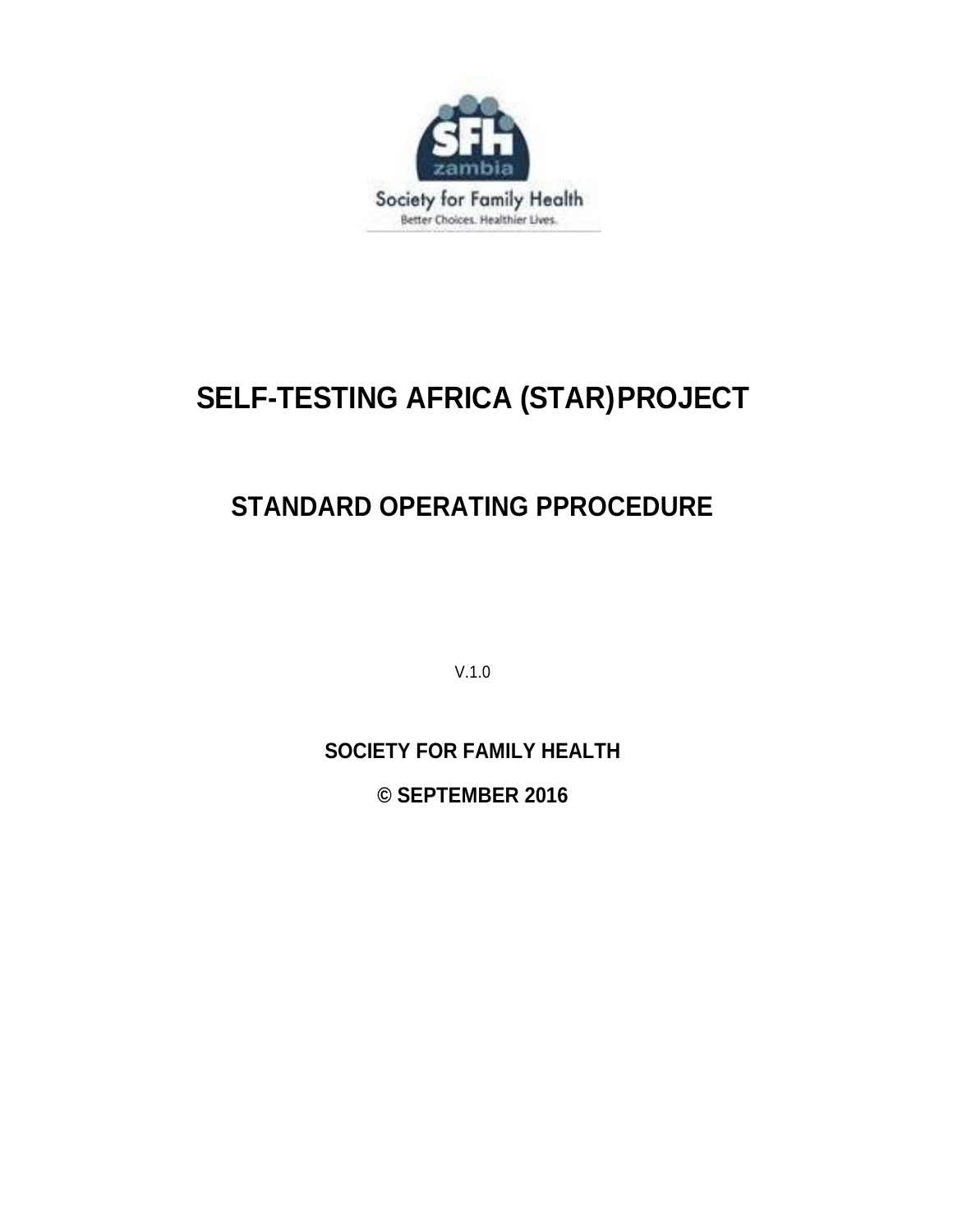## **Contents**

| 3.6 STOCK CONTROL: REGIONAL AND HEALTH FACILITY HIVST STOCK CONTROL CARDS 16 |
|------------------------------------------------------------------------------|
|                                                                              |
|                                                                              |
|                                                                              |
|                                                                              |
|                                                                              |
|                                                                              |
|                                                                              |
|                                                                              |
|                                                                              |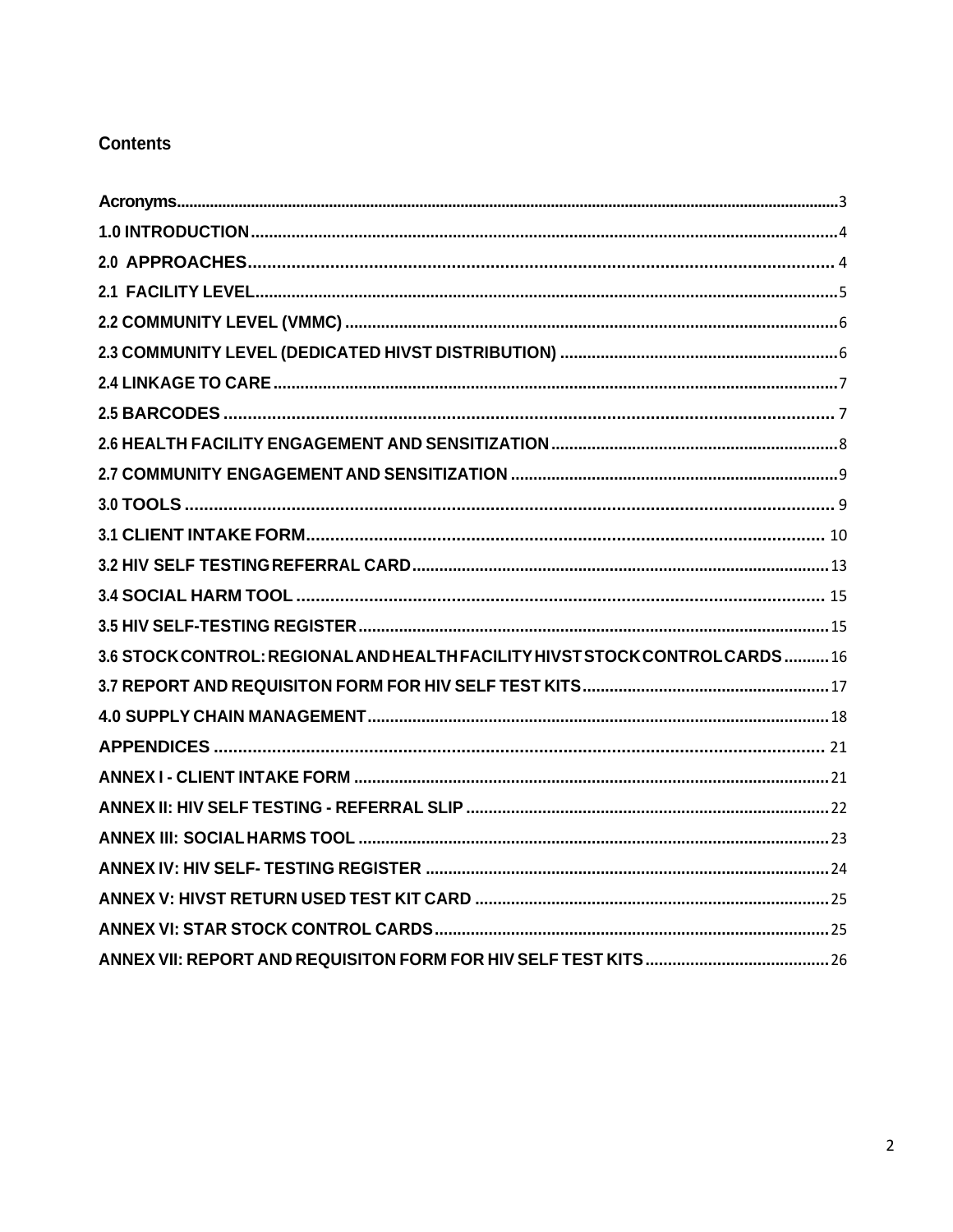<span id="page-2-0"></span>

| <b>Acronyms</b> |                                                        |
|-----------------|--------------------------------------------------------|
| <b>AIDS</b>     | Acquired Immune Deficiency Syndrome                    |
| <b>ART</b>      | <b>Antiretroviral Therapy</b>                          |
| ARV             | Antiretroviral                                         |
| <b>CBDs</b>     | <b>Community Based Distributors</b>                    |
| <b>CITC</b>     | <b>Client Initiated Testing and Counselling</b>        |
| <b>DHS</b>      | Demographic and Health Survey                          |
| <b>DMO</b>      | <b>District Medical Office</b>                         |
| <b>GBV</b>      | <b>Gender-Based Violence</b>                           |
| <b>GFATM</b>    | Global Fund to Fight AIDS, Tuberculosis, and Malaria   |
| <b>HIV</b>      | Human Immunodeficiency Virus                           |
| <b>HIVOFT</b>   | <b>HIV Oral Fluid Tests</b>                            |
| <b>HIVST</b>    | Human Immune Virus Self-Testing                        |
| <b>HTC</b>      | <b>HIV Testing and Counselling</b>                     |
| <b>HTS</b>      | <b>HIV Testing Services</b>                            |
| ID              | Identification                                         |
| <b>IEC</b>      | Information, Education and Communication               |
| M&E             | Monitoring and Evaluation                              |
| <b>MIS</b>      | Management Information System                          |
| MoH             | Ministry of Health Zambia                              |
| <b>PICT</b>     | Provider-Initiated Counselling and Testing             |
| <b>PLHIV</b>    | People Living with HIV                                 |
| <b>PRISM</b>    | Partnershipfor Integrated Social Marketing Project     |
| <b>PSI</b>      | <b>Population Serviced International</b>               |
| <b>SFH</b>      | Society for Family Health                              |
| <b>STAR</b>     | Self-Testing Africa                                    |
| <b>USAID</b>    | United States Assistance for International Development |
| <b>VCT</b>      | <b>Voluntary Counselling and Testing</b>               |
| <b>VMMC</b>     | <b>Voluntary Medical Male Circumcision</b>             |
| <b>WHO</b>      | <b>World Health Organisation</b>                       |
| <b>ZAMBART</b>  | Zambia AIDS Related Tuberculosis (Project)             |
| <b>ZDHS</b>     | Zambia Demographicand Health Survey                    |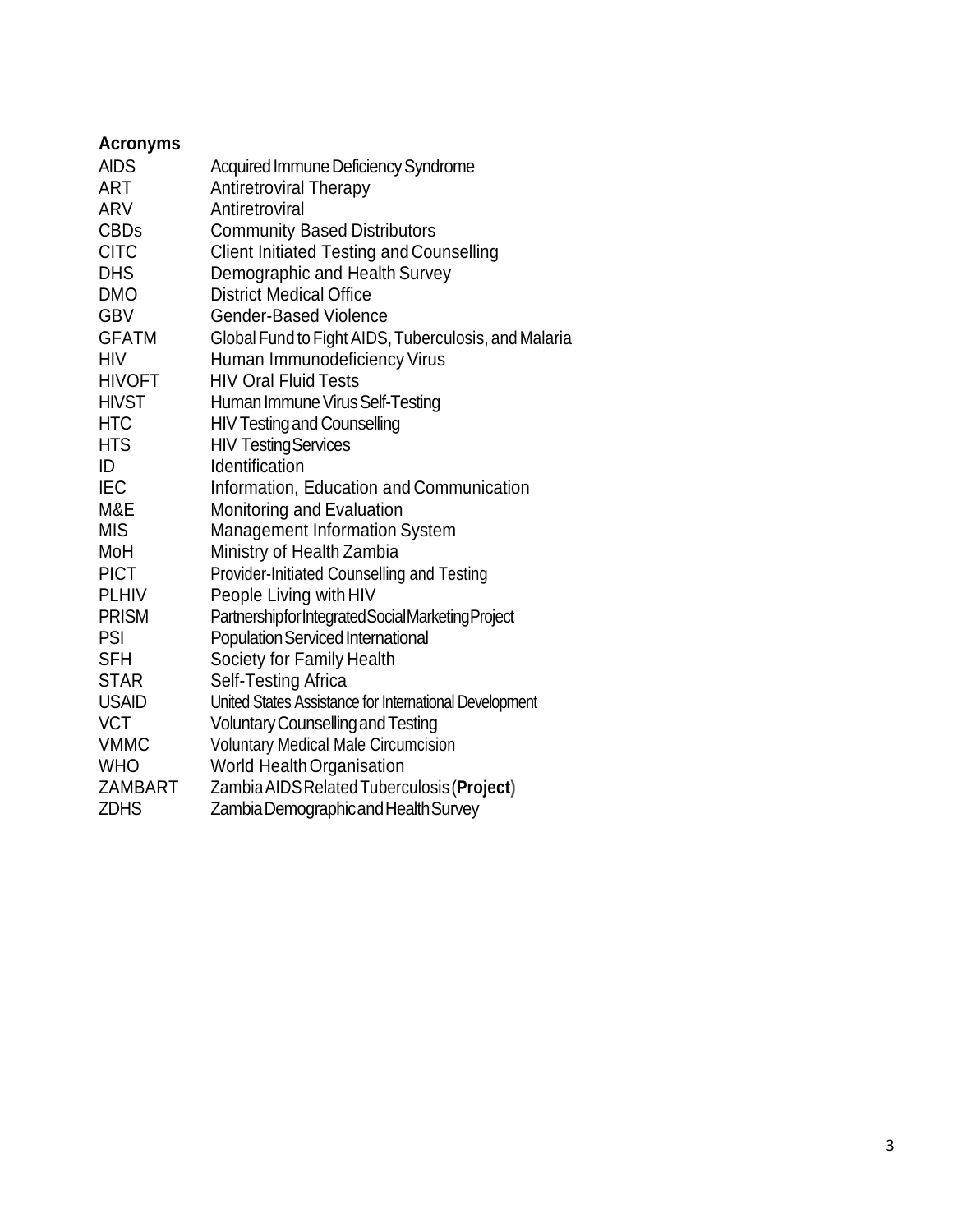## <span id="page-3-0"></span>**1.0 INTRODUCTION**

Society for Family Health (SFH) recognizes the importance of supporting HIV testing and counselling services. As such, SFH has made significant contributions to ensure as many people as possible in Zambia know their HIV status. In a five year USAID funded project, the Partnership for Integrated Social Marketing Project (PRISM), SFH provided HIV testing and counseling (HTC) services to 1,021,629 clients through 10 static New Start outlets which also conducted outreach services between 2009 and 2014. In addition, PRISM also enrolled HIV+clients to receive post-test support through the Horizon Program developed specifically for the project. In February and June 2010, PRISM aired the 'Get Tested Together, Get Tested Today' mass media campaign for couples testing. The mass media spots were accompanied by IPC mobilization efforts with traditional leaders (chiefs and headmen), religious leaders and others. The proportion of people coming for HTC as couples rose from average 5% during fiscal year 2009 to 14% during fiscal year 2010. The proportion of people coming for HTC as couples rose again during Year 2 from an average of 14% to over 20%; where it remained for the life of the project.

Despite, these successes scored, SFH recognizes that the traditional channels of HIV testing face a number of challenges. At national level only 37% of men and 46% of women received HTC in the last 12 months according to the 2013 Zambia Demographic and Health Survey (ZDHS). In this regard, SFH has taken the bold stance to introduce novel means of increasing the numbers of people accessing HIV Testing Services (HTS). Working within a partnership framework funded by UNITAID through Population Services International (PSI), SFH is one of the three countries piloting HIV self-testing using oral fluids (HIVOFT) tests at scale. This project, HIV-self testing Africa (STAR) will contribute to the overall goal, or anticipated impact of catalyzing the HIVST market in resource-limited settings through effective use of HIVOFT for self-testing. The direct outcome of this project will be increased effective use of HIVOFT for self-testing among target populations in the three target countries of Malawi, Zambia, and Zimbabwe. In the first two years, commencing August 2015, 742,922 HIVOFT will be distributed across the three countries and in the second Phase, (two years from 2017) an additional 1,920,578 HIVOFTs will be distributed) to the targeted rural, urban, and peri-urban populations, providing sufficient evidence to estimate the market size, while still ensuring availability of ART for all individuals diagnosed through project activities. The project will simultaneously develop an evidence base for public health policy makers in order to inform the development of the World Health Organization's normative guidance on HIVST and appropriate country-level policies and demonstrate a viable market for HIVST, using HIVOFT.

In Zambia, the project will be implemented in four districts in phase I, namely Ndola, Kapiri-Mposhi, Lusaka and Choma with the aim of distributing 200, 447 test kits. SFH will implement 3 models of distribution of the kits, specifically a health facility model and two community-based models using VMMC health promoters and dedicated HIV self-test (HIVST) distributors. SFH's research partner ZAMBART will undertake an impact evaluation of the project and also a clinical performance study to ascertain accuracy of the materials used to provide guidance to potential testers.

This document outlines the standard operating procedures (SOPs) related to the STAR Zambia project in Zambia. It provides details of the modus operandi of the project and also explanations of all the tools that will be employed.

## <span id="page-3-1"></span>**2.0 APPROACHES**

SFH will pilot three models for distribution of HIV self-test kits as follows:

i. Health facility distribution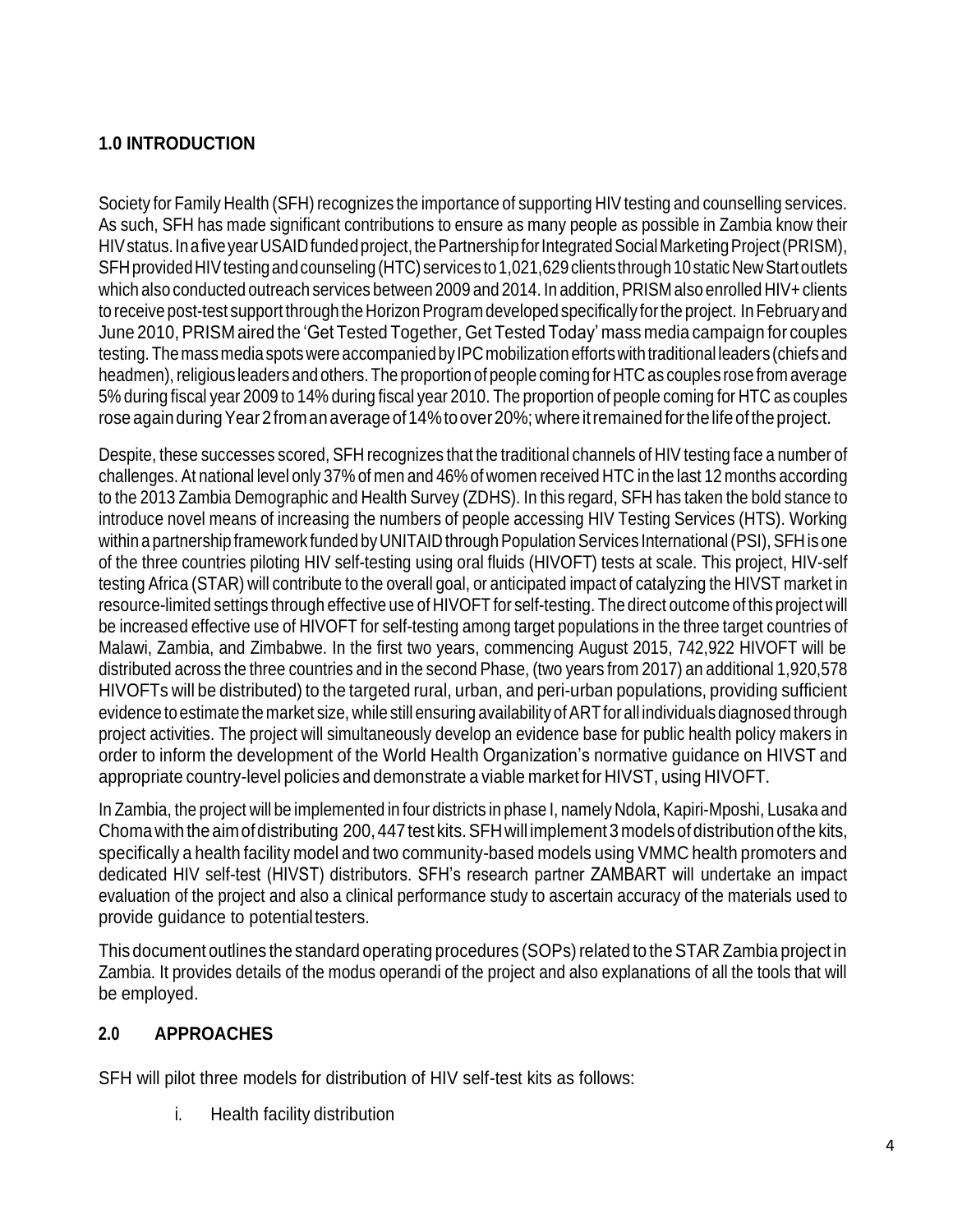- ii. Community based distribution using VMMC demand creation agents (health promoters)
- iii. Community based distribution using dedicated HIVST distributors

All the distribution channels will utilize community distributors who will be trained to distribute kits and provide post-test support to testers. The three models are described in detail below:

## <span id="page-4-0"></span>**2.1 FACILITY LEVEL**

All the facilities participating in the project will have a facility distribution model. There will be an HIVST distributor based at the facility who will act as a link between the community based distributors (CBDs) and the facility. As such, the first role of the facility based distributor will be to distribute the HIV Self-test kits to the CBDs and accountforandmaintainstocklevelsusingproject specificstock control cardsandregisterswhicharedescribed in detail later. The facility based distributor will also distribute kits to people who will prefer to access them from the facility as opposed from the community. Thirdly, the facility based distributor will also act as a link for individuals who have self-tested at the facility orwithin the community to post-test services such as confirmatory testing and voluntary medical male circumcision (VMMC). Testers will present a "self-referral card"to the facility distributor on which the post-test service required will be recorded by the distributor who will direct the tester to the facility area providing theservice.

Demand creation for facility distribution will be two-fold from the community by the CBDs and from within the facility while assuring additionality for HIV testing so that clients who would normally be accessing regular voluntary counselling and testing (VCT) and provider initiated testing and counselling (PITC) at the facility continue to do so. The target audience forthe facility distribution are the general population and potential clients will be offered the HIVST option as part of the VMMC package and HIV care support and treatment package. Facilitydistribution will be done from the out-patient department(OPD)or any location within the facility as deemed appropriate through facility assessment which will be done by SFH in liaison with facility staff. Acceptors will collect HIV test kits on-site, together with information brochures, envelopes for putting used test kits and self-referral cards. Each potential tester will be provided with verbal information by the distributor on how to do conduct a self-test, interpret results and important post-test steps. Testers will have the option of being assisted by the distributor to do the test or will take the kit to conduct the test at their convenience.

This channel is expected to increase VMMC uptake by embracing potential clients and will also capture clients who may not opt to test using standard HTC and is expected to increase HIV testing uptake. Routine VCT or PITCatthefacilitywillcontinuetobeavailableasprovidedbythehealthfacilityforthoseclientsoptingforit.

HIVST kits will not be given to the third parties to avoid distortion of information once they are issued out. The health facility model will be implemented in all 16 health facilities participating in the project in Ndola, Lusaka, Kapiri-Mposhi and Choma districts.

Facility staff will be oriented to their role in the project as detailed in the facility engagement section of this standing operating procedure.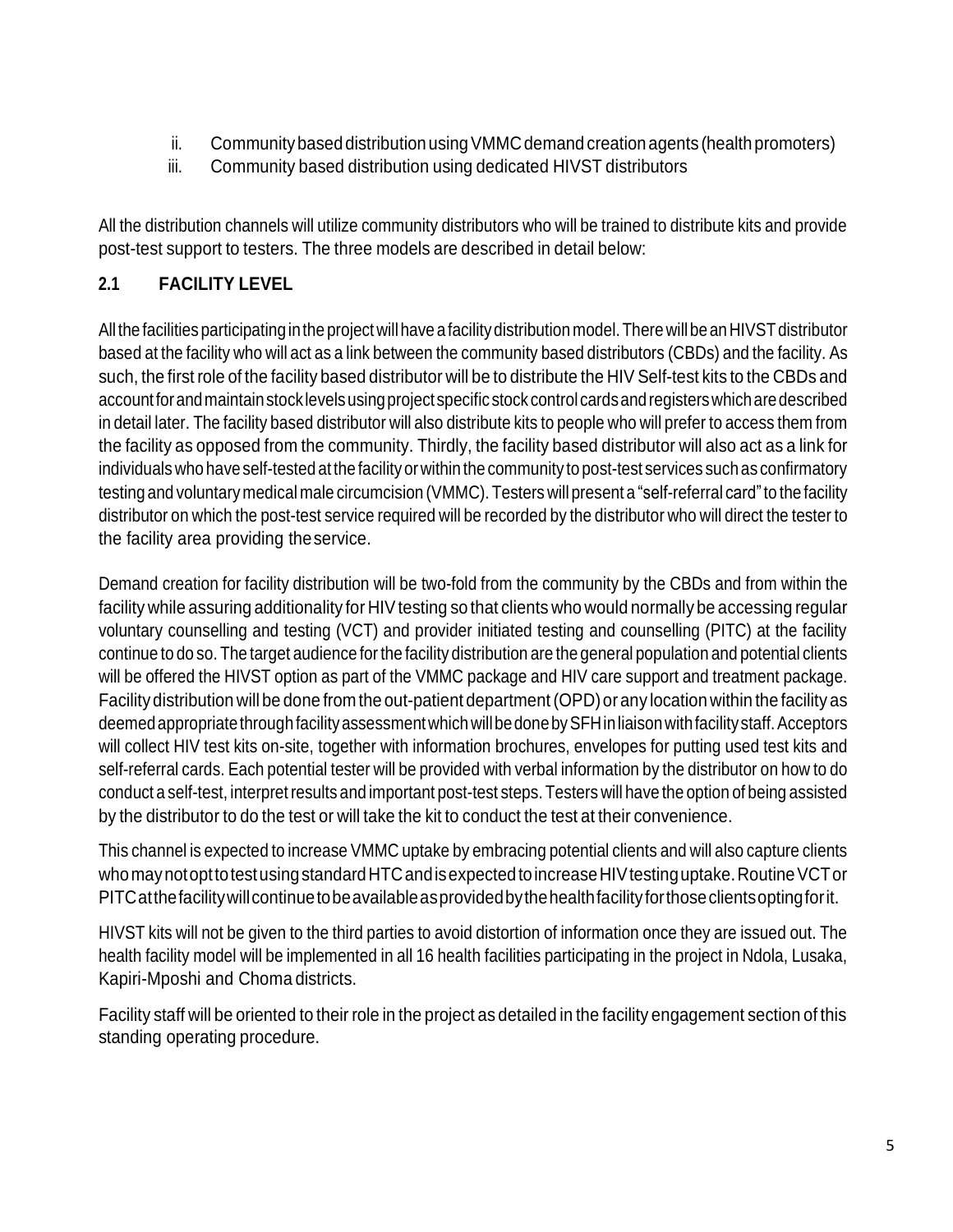## <span id="page-5-0"></span>**2.2 COMMUNITY LEVEL (VMMC)**

A select number of existing VMMC health promoters currently creating demand for VMMC services in SFH supported sites will be trained to distribute HIVST kits in addition to VMMC demand creation. As in the facility model, all potential testers will obtain HIVST kits as well as information brochures, envelopes for putting used test kits and self-referral cards from the distributor. The target audience are potential VMMC clients within the communities surrounding the project facilities. Each potential tester will be provided with verbal information by the VMMC distributor on how to do conduct a self-test, interpret results and important post-test steps, particularly linkage to VMMC for negative males. Testers will have the option of being assisted by the distributor to do the test or will take the kit to conduct the test at their convenience.

This activity will be carried out during regular VMMC demand creation visits in the communities within designated zones of the health facility catchment areas using currently used interpersonal (IPC) approaches that include one-on-one discussion with potential clients in homes and "hot spots" (areas where potential VMMC clients are found such as market places) and large group discussions. In addition to demand creation through interpersonal communication, drama and road shows will be employed. This testing channel is expected to increase VMMC intake by reaching out to potential clients who may have not accessed VMMC through the facility based HIV testing.

HIVST kits will not be given to the third parties to avoid distortion of information once they are issued out. The VMMC model will be implemented in select SFH-supported health facilities currently providing VMMC services in Lusaka, Kapiri-Mposhi and Choma districts.

## <span id="page-5-1"></span>**2.3 COMMUNITY LEVEL (DEDICATED HIVST DISTRIBUTION)**

A select number of community volunteers in all sixteen project facilities will be trained to distribute HIVST kits. As in the facility model, all potential testers will obtain HIVST kits as well as information brochures, envelopes for putting used test kits and self-referral cards from the distributor. The target audience general population within the communities surrounding the project facilities. Each potential tester will be provided with verbal information by the Community Distributor on how to do conduct a self-test, interpret results and important posttest steps, including linkage to confirmatory test and HIV care for positives, and VMMC for negative males. Testers will have the option of being assisted by the distributor to do the test or will take the kit to conduct the test at their convenience.

This activity will be carried out during routine distributor visits in the communities within designated zones in HF catchment area using currently used IPC approaches that include one-on-one discussion with potential clients in homes and "hot spots" such as market places and large group discussion. In addition to demand creation through IPC, drama and road shows will be employed.

This distribution channel is expected to increase HIV testing uptake by serving potential testers who may have opted out of existing HTC settings at the health facility or due to other HTC accessibility barriers. Through increased access to testing, it is envisioned that the number of people taking up post-test HIV care support and treatment (for positive testers) will also increase.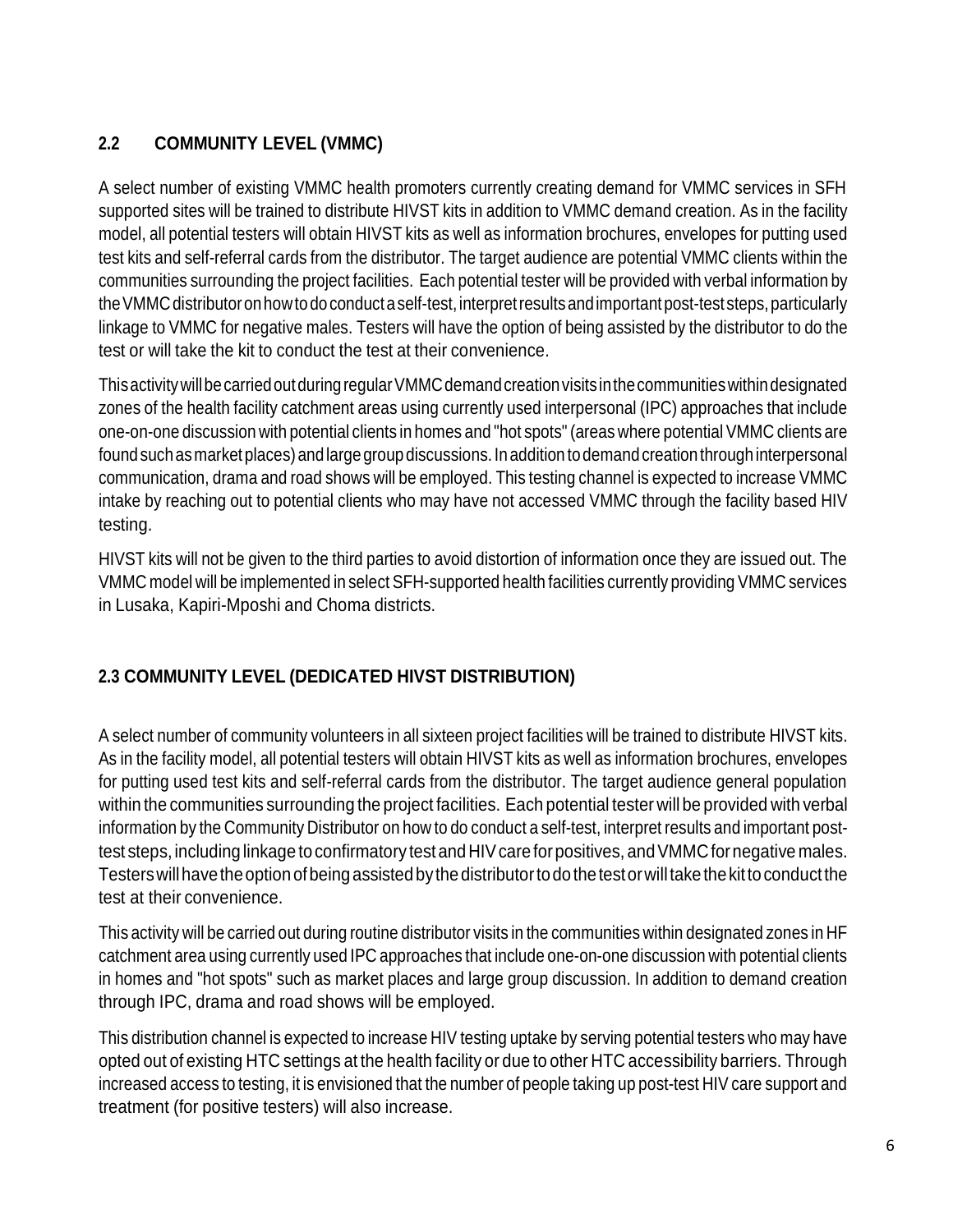HIST kits will not be given to the third parties to avoid distortion of information once they are issued out. The model will be implemented in all 16 health facilities participating in the project in Ndola, Lusaka, Kapiri-Mposhi and Choma districts.

## <span id="page-6-0"></span>**2.4 LINKAGE TO CARE**

All testers will be encouraged to return their used test kits to designated collection boxes within the community or at the health facility. At the facility, a lockable collection box similar to a tender box will be placed at a designated place within the facility, likely in the outpatient department.<sup>1</sup> A similar box will be placed within the community in a place that the community decides upon.<sup>2</sup> Clients will be encouraged to return the used kits be in sealed envelopes with a barcode on the inside as an identifier to any of these available collection boxes. This information will be given to the potential tester when being given an HIVST kit. The collection box keys will be kept by the STAR Programme Officer based at the SFH Regional Office. The program officer will collect the delivered kits from each collection box once a week and transport the sealed envelopes to the regional office for reading of results. None of the HIVST distributors will have access to the delivered used test kits for purposes of confidentiality; reading of results will be done by the programme officer and verified by the M&E officer and recorded in the database. At the time of collecting the sealed envelopes, the program officer will also collect the self-referral cards that will be handed in by the testers to obtain number of people who returned for post-test results.

The client's results and access to post-test services will be linked using the barcodes on the sealed envelopes and on the referral cards to the matching number captured in the database. The database, which will be managed by the M&E Officer at the SFH Regional Office will have client level information from the client intake forms filled in by the distributors using electronic tablets; this information will later be completed in the database with test results and access to post-test services from the returned used test kits and referral cards using the barcode to match data. Regional level data from the database will be accessed by the Research, Monitoring and Evaluation and program staff at SFH Headquarters who will aggregate and analyse the data for the project. As needed relevant results will be shared with ZAMBART.

Post-test follow-up in the community visits at tester's homes will be conducted by the distributor if the tester had consented to such a visit upon obtaining the test kit agreed.

## <span id="page-6-1"></span>**2.5 BARCODES**

SFH has devised a barcode system to use as a unique identifier for each client who obtains a HIVST kit and to also assist track client results and access to post-test services. The barcode will use human readable numbers as follows: each code will include the district code (two digits) followed by the facility code (two digits) and lastly the client codes (five digits) to develop a unique identifier with nine digits on the barcode. Table I below shows the codes for the districts and respective facilities.

 $1$  Each facility is unique in its set up. The STAR project team will engage the facilities on the most suitable place for the collection boxes

 $2$  This discussion will be part of the community engagement session.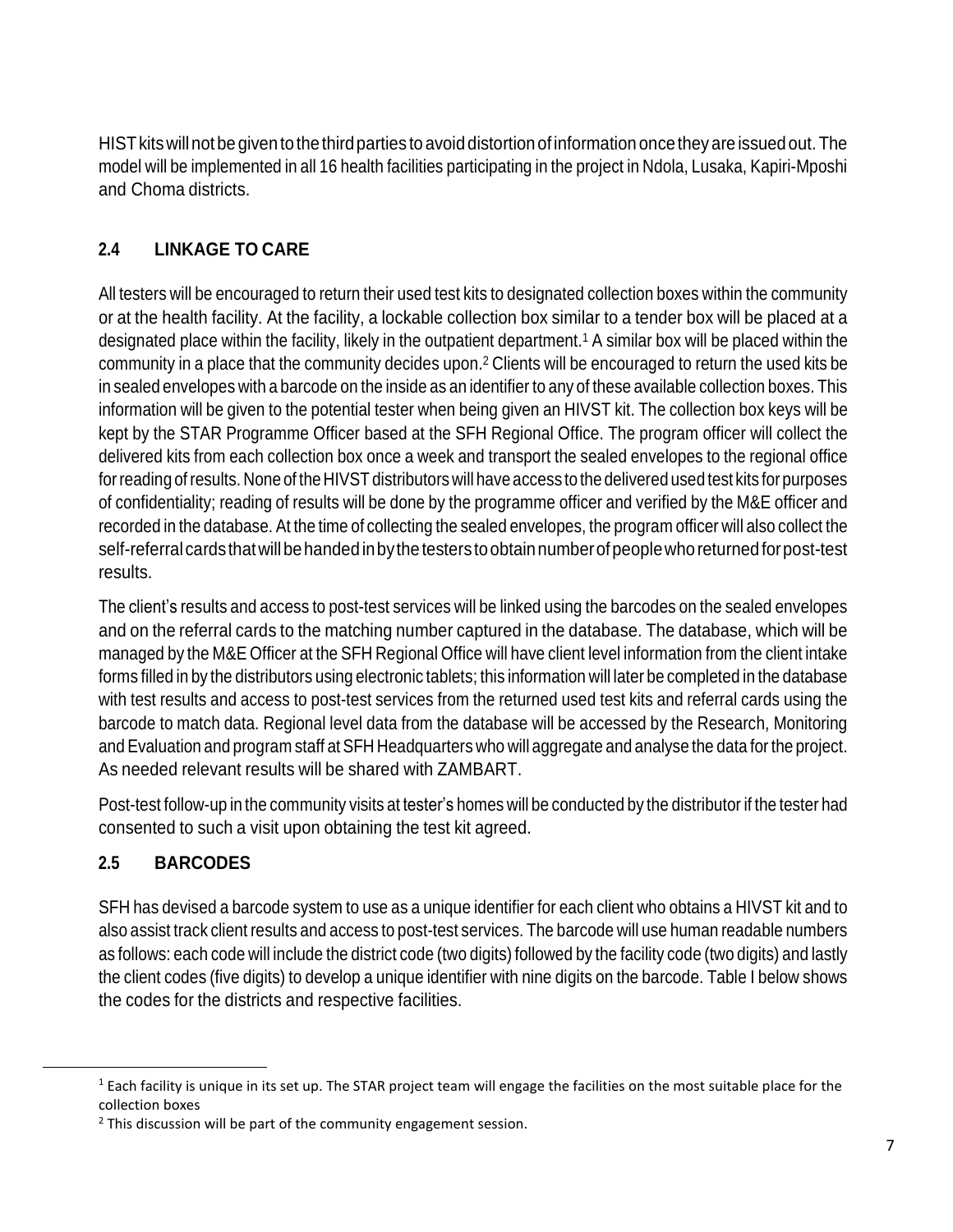| <b>District</b> | <b>District</b><br>Code | <b>Health Facility</b> | <b>Health</b><br><b>Facility</b><br>Code | <b>Examples of Client</b><br>codes<br>(ranging<br>from 00001-10000) | <b>Example of Barcode</b> |
|-----------------|-------------------------|------------------------|------------------------------------------|---------------------------------------------------------------------|---------------------------|
| Ndola           | 01                      | Twapia *               | 11                                       | 00001                                                               | 01/11/00001               |
|                 |                         |                        |                                          | 00002                                                               | 01/11/00002               |
|                 |                         |                        |                                          | 00003                                                               | 01/11/00003               |
|                 |                         | New Masala             | 12                                       |                                                                     | 01/12/00001               |
|                 |                         | Nkwazi                 | 13                                       |                                                                     |                           |
|                 |                         | Kawama                 | 14                                       |                                                                     |                           |
| Kapiri          | 02                      | Kapiri Urban           | 21                                       |                                                                     |                           |
|                 |                         | Chilumba               | 22                                       |                                                                     |                           |
|                 |                         | /Nkole*                | $\overline{23}$                          |                                                                     |                           |
|                 |                         | /Mpunde*               | 24                                       |                                                                     |                           |
| Choma           | 04                      | Mbabala <sup>*</sup>   | 41                                       |                                                                     |                           |
|                 |                         | /Batoka*               | 42                                       |                                                                     |                           |
|                 |                         | <b>Masuku Mission</b>  | 43                                       |                                                                     |                           |
|                 |                         | Railyway Surgery       | 44                                       |                                                                     |                           |
| Lusaka          | 03                      | Ngombe/*               | $\overline{31}$                          |                                                                     |                           |
|                 |                         | George                 | 32                                       |                                                                     |                           |
|                 |                         | Chilenje               | 33                                       |                                                                     |                           |
|                 |                         | Kaunda Square          | 34                                       |                                                                     |                           |
|                 |                         |                        |                                          |                                                                     |                           |

\*Facilities with asterisks are STAR Zambart study sites for randomization..

The barcodes will be produced in quadruplet copies; the first barcode will be stuck on the distributor register, the second one inside envelope to be used by the client to deliver used test kits, and the third one will be stuck on the self-referral card. The fourth barcode will be placed on the return test kit card. The distributor will issue the envelope, return test kit card and self-referral card to the client together with the HIVST kit.

## <span id="page-7-0"></span>**2.6 HEALTH FACILITY ENGAGEMENT AND SENSITIZATION**

After approval to conduct the STAR project has been obtained from the Ministry of Health (MOH) headquarters, the SFH STAR team will proceed to introduce the project to the provincial and district medical offices through a series of meetings at that level. Once the project has been introduced to the district and provincial medical offices, the participating facilities will be engaged through series of meetings that firstly presents the proposed project approaches and expected outcomes and secondly maps out available facility resources such as space and community volunteers that the project will work with. The meetings will also address any questions or concerns facility staff may have concerning the impact of the project on the facility operations and their individual work and will also highlight expected roles and responsibilities of the health facility staff. The project will endeavour to ensure that facility staff are not encumbered with undue additional work as most of the work be done paid community volunteers recruited for the project.

However the facility staff have a crucial role to play in the success of this project. The expected roles and responsibilities as well as areas of collaboration with SFH include the following:

2.6.1 The HIVST kits that will be used by the distributors will be stored at the health facility in the area where the facility stores their regular HIV test kits and other medical consumables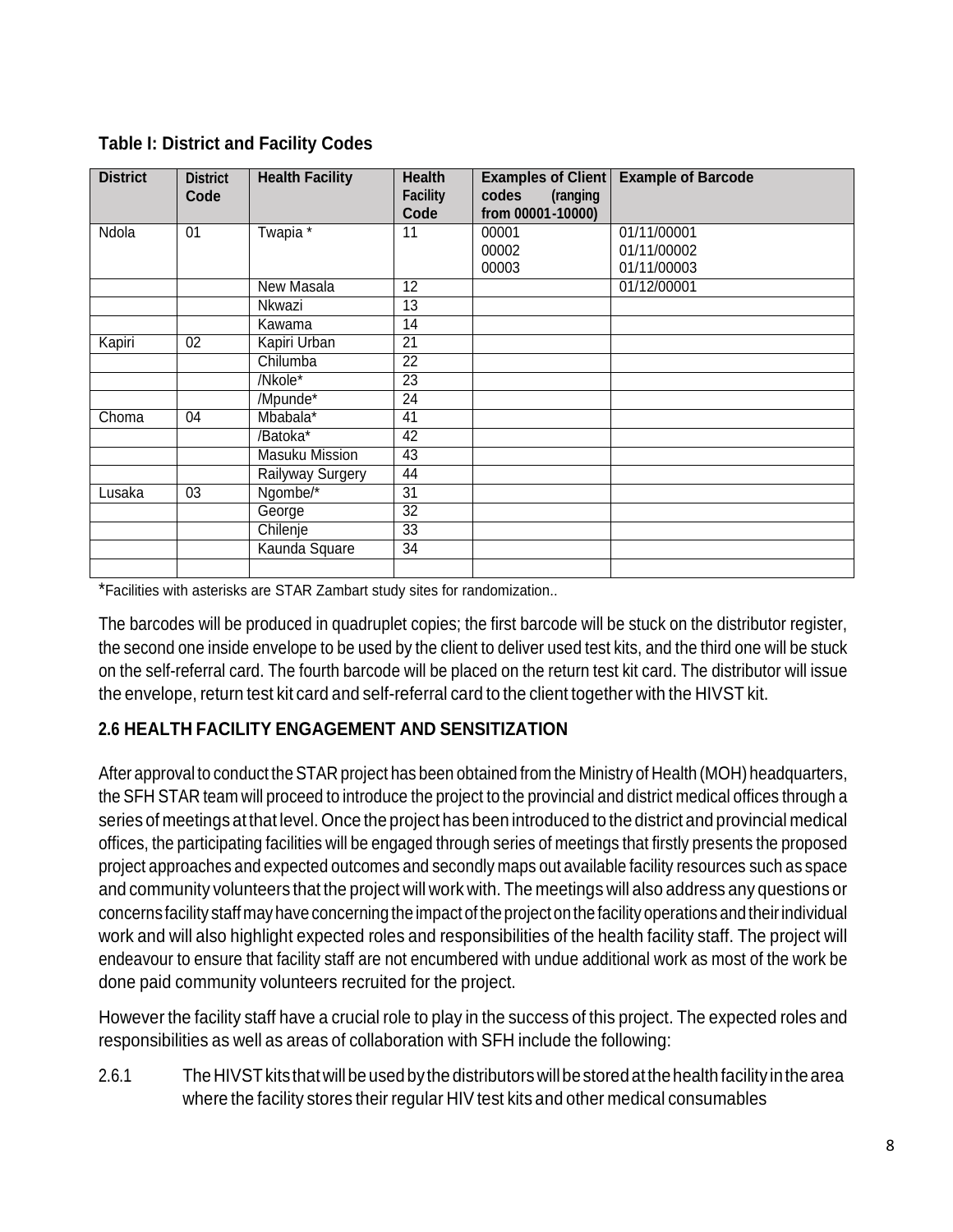- 2.6.2 The distributors will be selected from within the facility catchment area using criteria developed by SFH in consultation with the facility staff; all distributors will be recruited in liaison with the facility staff;
- 2.6.3 For the health facility model, SFH will work with facility staff to find a suitable location for the facility distributor to operate from;
- 2.6.4 Community engagement will be done in consultation with the facility staff;
- 2.6.5 The self-referral cards will be completed by the facility distributor however in the event that the facility distributor is not available, relevant facility staff at the VCT and VMMC departments will be oriented on how to fill in the cards. Furthermore, we expect that the facility staff in these areas will indicate the term "OFT" in the VCT and VMMC registers to show that client had undertaken HIVST prior to seeking the particular service at the health facilities;
- 2.6.6 StaffattheVCTdepartmentwillbeorientedtothefactthatHIVOFTarescreeningtestsand that confirmatory testing is required forthose testing positive using HIVOFT; those testing negative do not require confirmatory testing;
- 2.6.7 Staff at the VMMC department will be oriented to the need for the department to accept verbal reports of a positive or negative test of the tester using OFT without repeating the tests and proceed to assess eligibility of the client for VMMC using the set VMMC criteria; clients providing a verbal positive results will require confirmatory testing as per facility procedure. In line with this, the MOH VMMC Coordinator will be engaged to facilitate this process as well as the national VMMC technical working group and;
- 2.6.8 SFH will hold monthly meetings with the facilities to update on progress of implementation and chart the way forward.

## <span id="page-8-0"></span>**2.7 COMMUNITY ENGAGEMENT AND SENSITIZATION**

The community engagement and sensitization will be done in full consultation with the health facility. The first part of the facility engagement will involve having a series of meetings with select community gatekeepers and opinion leaders such as members of the Neighbourhood Health Committees, Community Advisory Boards and leaders of the local community churches two – four weeks before HIVST kit distribution begins. These meetings will serve to introduce the project to the community so that when HIVST kit distribution begins, communities are fully aware of the project. Following these meetings, one week before kit distribution begins, wider community sensitization will be undertaken in the form of public address (PA) announcements in the facility catchment area and drama shows in select areas such as market places and the health facility.

## <span id="page-8-1"></span>**3.0 TOOLS**

A number of data collection tools will be used to collect project specific data depending by the project staff and distributors. The tools are listedbelow:

- i. Client Intake Form
- ii. HIV Self-Testing Register
- iii. HIV Self-Testing Referral Card
- iv. Returned Used Test Kit Card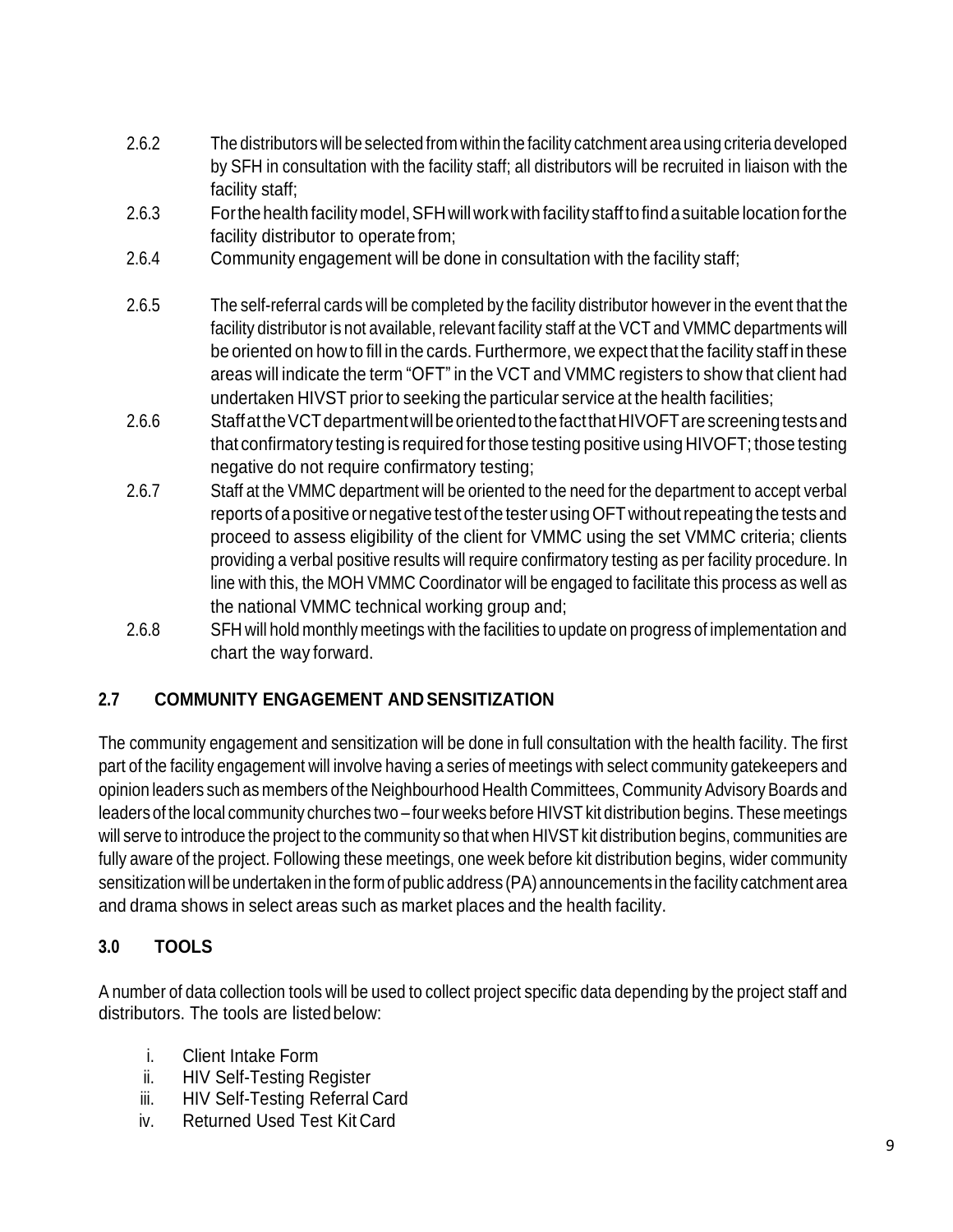- v. Social Harms Reporting tool
- vi. Stock Control Cards
- vii. Report and Requisition for FacilityHIVST

## <span id="page-9-0"></span>**3.1 CLIENT INTAKE FORM**

The Client Intake Form (CIF) will be used to record client's demographics, history, linkage as well as testing data.

TheCIFcomprisesoffive(5)sectionsforwhichitisarequirementthatallfieldsareaccuratelyfilledinforitto beconsideredcomplete.Eachsub-sectionisbrieflydescribedbelow,andthedataentryexpectationsareclearly defined. The Community, Facility and VMMC HIV Self-Testing Distributors will complete the introductory section aswellassectionsAtoCoftheformusinganelectronictabletastheyenrolclients.Incaseswherethetablet battery is low and for any another reason that the electronic tablets cannot be used to capture the data, the distributors will use the hard copy version of the CIF to collect that data and transferthe client details to the tablet once the tablet is ready for use. The filled in hard copy versions of the CIF will be collected from the distributor at the end of each month for record and safe keeping. The distributors will click the send button upon verifying that all the client details and sections are complete, thus enabling the CIF to be uploaded on the main database at the regional office as well as the Society for Family Health (SFH) HQ server. The electronic versions of the CIF will have drop-down menusand skipoptions to make itas simple aspossible forthe distributorto use. SectionDoftheCIFconstitutes thelinkageportionandwillbefilledinbythe ManagementInformation Systems Assistants (MIS) at regional office using data points from the Self-Referral card and results from the Returned used Test kit Cards. This section will not appear on the distributor's electronic version of the CIF but will appear in the main database to allow inputting of data by the MIS.

#### 3.1.1 Introduction

3.1.1.1 Barcode:

The distributor will paste the barcode right in the box on the client Intake form. The barcode will help identify clients and link all data captured to the right.

In an event that the distributor is using the tablet, the barcode will have to be typed in or scanned for the particular client to minimise errors.

3.1. 1.2 Date Test Kit given

This is the date when the client was issued with the HIVST kit. It should be filled out in the format of DD/MM/YYYY

3.1.1.3 Distribution Model

This refers to the model of implementation for distributing the HIVST kits. This field requires to recordwhetherthetest kitisbeingdistributedatthefacility,VMMCorCommunitymodel.

#### 3.1.1.4 District

This is the official district name as assigned by the government for the Republic of Zambia to the region where the health facility is located.

3.1. 1.5 Province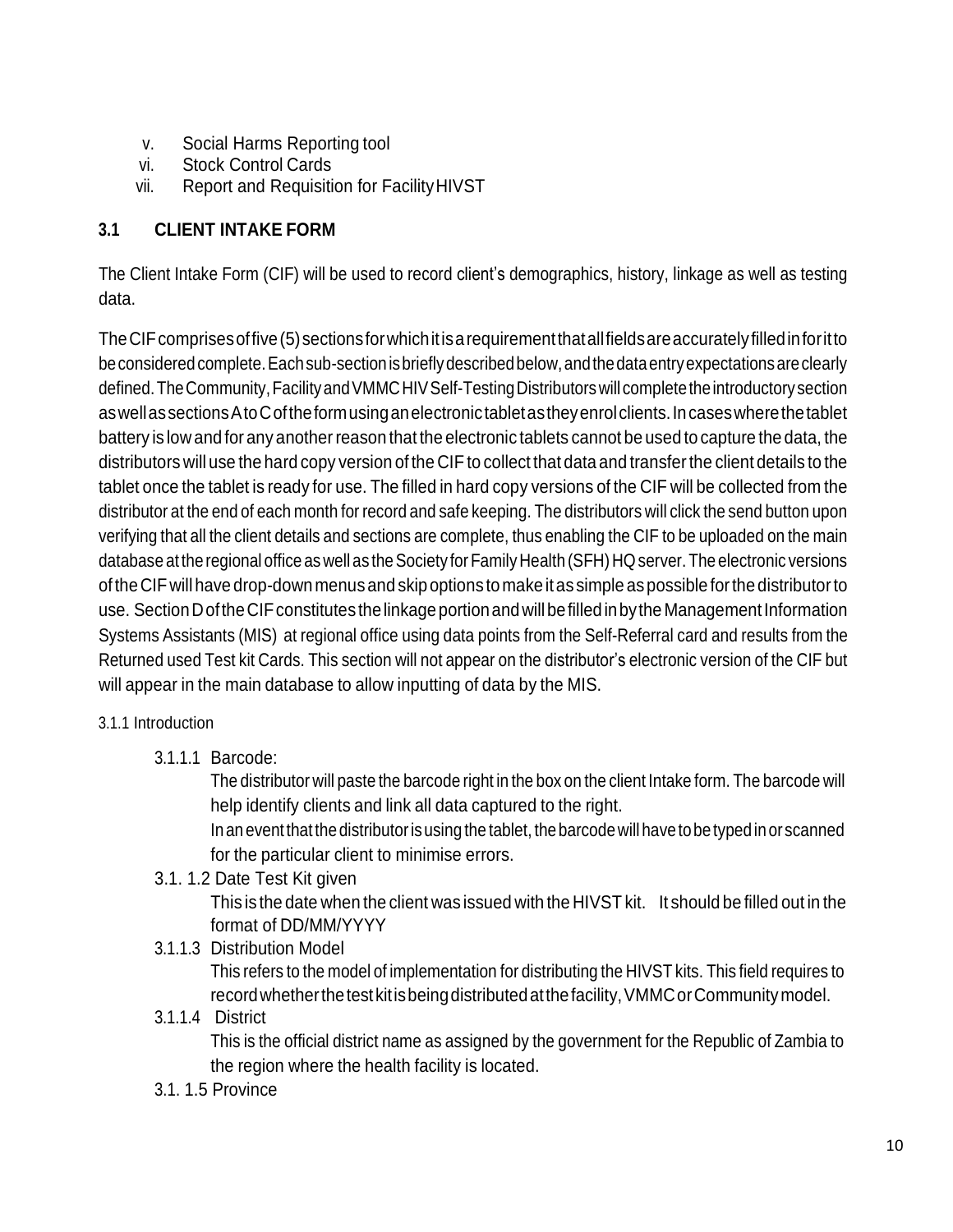This is the official province name as assigned by the Government of the Republic of Zambia to the region where the district is located. The field should be completed together with the district name.

3.1.1.6 Clients phone number

This is a required field and must be filled with either 1) a complete phone number, or 2) an indication that the client was asked for this information but either "refused" or had "no number", which should be entered using 000000000. The number to be captured is the client's own number and not another person's. The phone number will be nine (9) digits.

3.1.1.7 Health Facility Linked to

This is the facility that the client is linked to for delivery of the Self-Referral form by the distributor at the time the HIVST kit is issued and described as the facility associated within the catchment area from which the distributor is working.

3.1.1.8 Home Address

This is a REQUIRED field and must be filled as the actual physical address for the client. If for some reason the client does not know the physical address, the nearest landmark to their home and or name of village/ community must be recorded.

3.1.1.9 Age

This is age of the client at the date of receiving the HIVST kit which should be captured in numeral. If the client does not remember their exact age, the distributor will fill in the number "00".

3.1.1. 10 Sex

Thisisthegenderoftheclientandshouldhaveeitherthemaleorfemaleoptionticked.Itisa required field and must beentered.

3.1.1.11 Marital Status

This is the marital status of the client and it should have one of the following options ticked: Single, Married, Separated, Divorced or Widowed.

3.1.1.12 Education

This is the client's highest level of education. Each client should be asked this in order to ascertain social demographics of HIVST. Only one option should be selected: None, Primary, Secondary or Tertiary.

3.1.1.13 Occupation

This is the client's profession and one of the following options must be ticked. i.e. self – employed, employed or unemployed.

3.1.1.14 Distributor ID Number/name

This number will comprise the District code, facility code, serial number of distributor and initialse.g.04-44-01-PQ. Each distributor will be required to key in their assigned ID.

#### 3.1.2 Section A: Assessment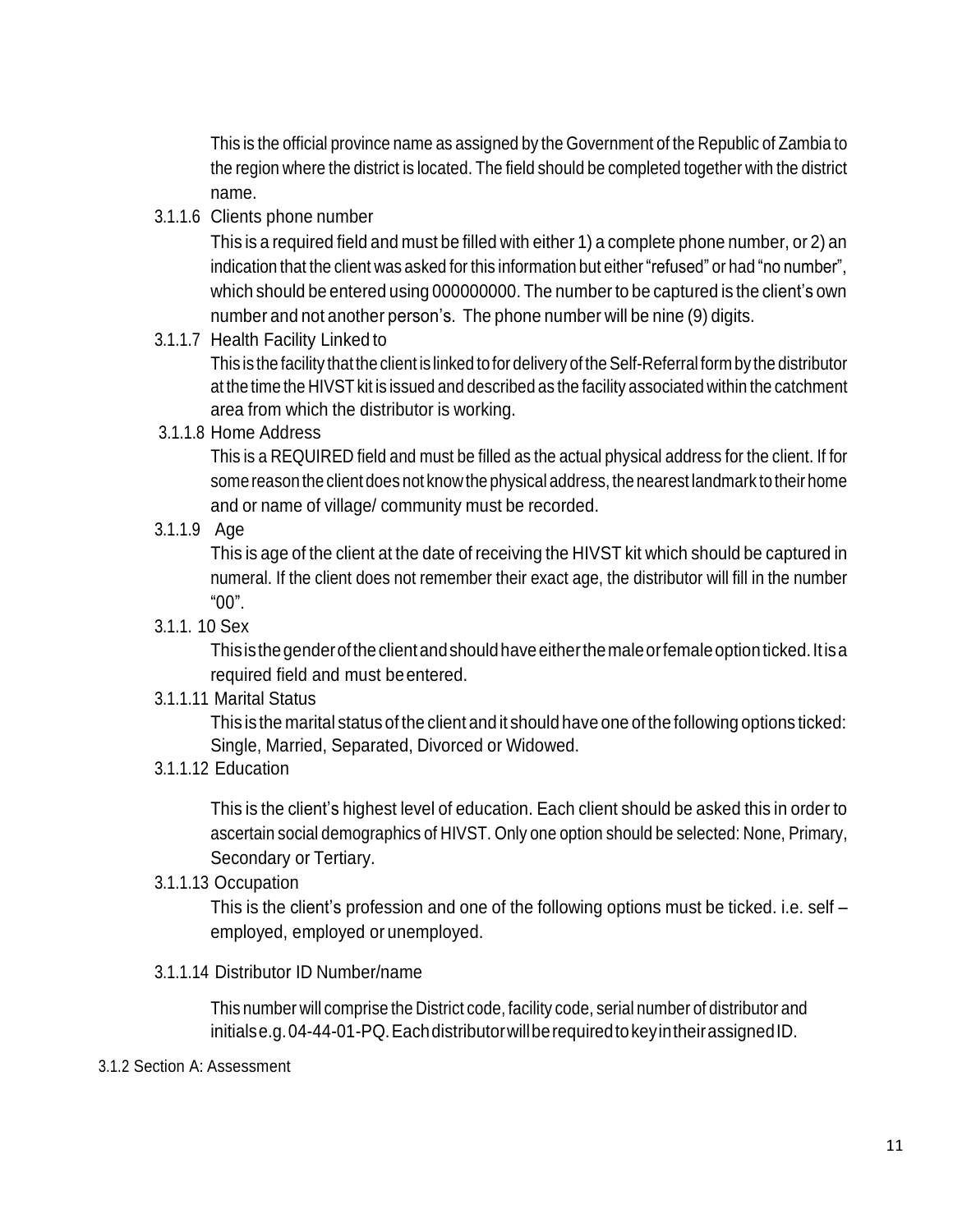The assessment section consists of nine (9) fields which should give an indication of the clients known language, and additional backgroundinformation.

- 3.1.2.1 Which of the following languages are you most fluent in? The distributor should ONE language that the client is most fluent in. i.e. Tonga, Nyanja, Bemba or English.
- 3.1.2.2 Client receiving test kit with partner? The distributor should tick yes or no if they are receiving the kit with the partner present.
- 3.1.2. 3Has yourpartnertestedforHIVinthelast12months?Thedistributor shouldindicate oneof theresponsesasprovidedbytheclient:i.e.yes,no,don'tknowornotapplicableifonedoes not have a partner.
- 3.1.2. 4 Have you tested for HIV before? The distributor should tick yes or no based on the client's response.
- 3.1.2.5 If yes, how long ago was the test done? If the client tested for HIV in the past, one of the following responses should be ticked: Less than 3 months, 4 to 6 months, 7-12 months or more than 12 months.
- 3.1.2.6Iftested, what was yourresult? One ofthe following responses must be captured: positive, negative, don't know ordecline.
- 3.1.2. 7 Are you on Anti-Retroviral Therapy (ART)? The distributor must capture one of the following responses as provided by the client: yes, no or decline.
- 3.1.2.8 In the last 12 months, how many sexual partners have you had sex with, without a condom? The distributor should indicate the response in number as provided by the client. If the client says "none", the response should be "**0**". If the client declines to respond, the response should be "**9999**".
- 3.1.2.9 Are you circumcised? This question is for MEN ONLY and one of the following responses must be captured: yes, no ordecline.
- 3.1.3 Section B: Testing
	- 3.1.3.1 How long will it take you to test? The distributor should tick only one option given by the client: within one (1) day; within one (1) week; within two (2) weeks or more than two (2) weeks. This is to ascertain how long the client feels it will take him/her to test.
	- 3.1.3.2 Would you need any assistance from the volunteer to perform HIV Self- Test? The distributor should indicate yes or no as provided by the client.
	- 3.1.3.3. If yes, what kind of assistance? The distributor should tick one of the following responses as provided by the client: Distributor present observing only, Distributor assisting with testing only, Distributor assisting with testing and reading results or Distributor assisting with reading of results only.
- 3.1.4 Section C: Linkage
	- 3.1.4.1. What will be your preferred location for return of your used kit? The distributor should indicate one of the following options as provided by the client: Clinic, Community or Distributor.
	- 3.1.4.2 Which facility do you prefer to go to for HIV care/ support services? The distributor should indicate yes or no based on the responses provided by the client.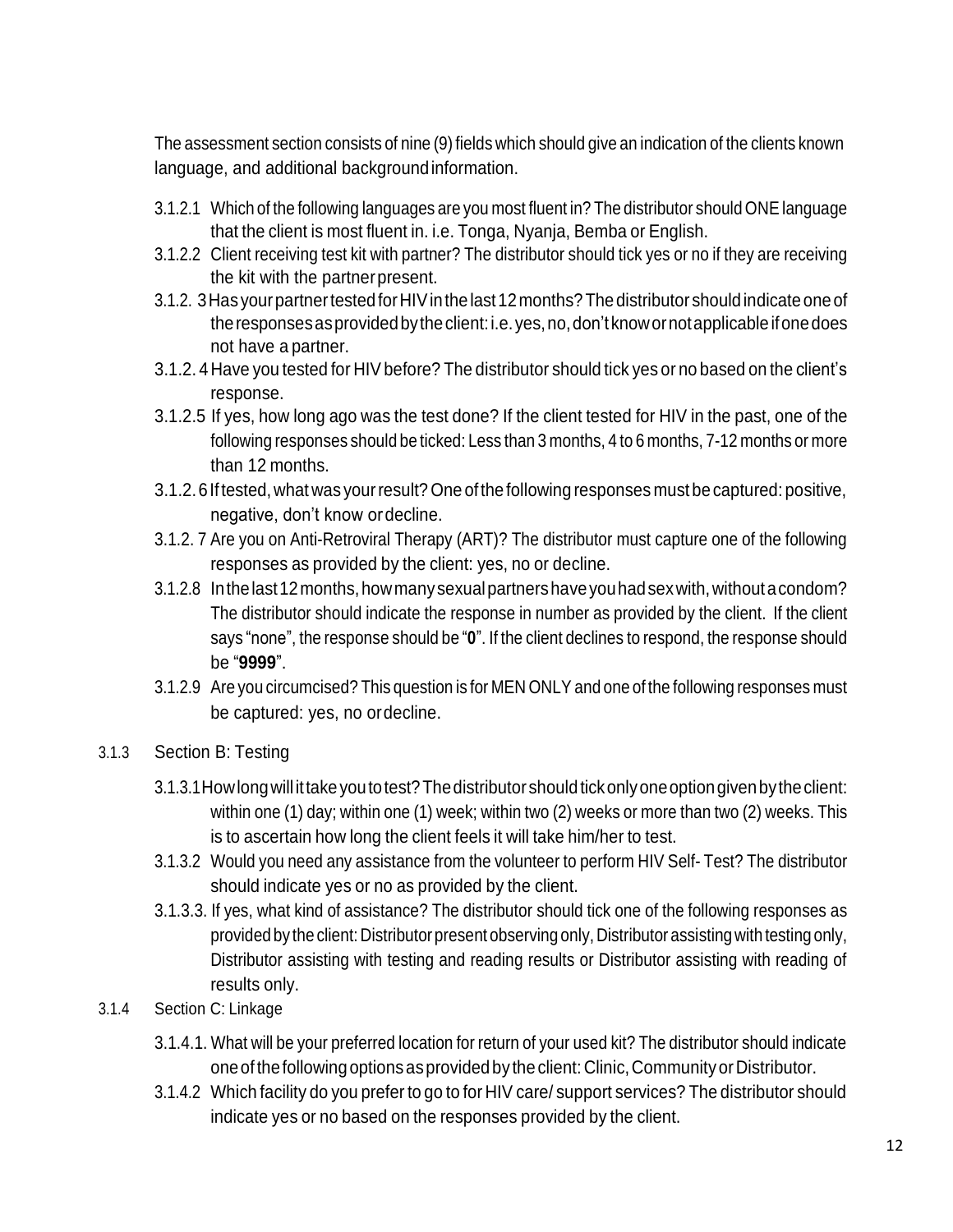- 3.1.4.3 Are you willing to be contacted by the distributor forfurther support/care afterthe self-test? The distributor should indicate yes or no based on the response given by the client.
- 3.1.4.4 If yes, how do you want to be contacted? One of the following responses should be ticked: by mobile phone or at home/othersetting.
- 3.1.4.5 When do you want to be followed up? One of the following options should be selected as provided by the client: within one (1) week, within two (2) weeks, within one (1) month or over one (1) month.

#### 3.1.5 Section D: For OfficialUse

*NOT TO BEFILLED BYTHE DISTRIBUTOR.* The MIS will capture the informationonthe questions below based on the information provided on the HIV Self- Testing Referral Card and Returned Used Test Kit Card by the client.

- 3.1.5.1 Didclientreceivepost-test services?TheMIScaptureyesornobasedontheclient's responses on the Referral card.
- 3.1.5.2 If yes, what service was it? The MIS will capture confirmatory HIV test, VMMC or other posttest services as indicated on the client's Referral card.
- 3.1.5.3 Date for post-test services: This is the date that the post-test services were offered to the client as indicated on the HIV Self- Testing Referral Card.
- 3.1.5.4 What was the HIV self-test result? This is the result as read from the Returned Used test kit by the STAR Programme Officer and Management Information System (MIS) Assistant .i.e. Positive, negative, indeterminate orunknown.

#### <span id="page-12-0"></span>**3.2 HIV SELF TESTING REFERRALCARD**

The HIV Self-Testing Referral card will be issued to the client together with the HIVST kit. The card will have a barcode pasted right at in the box at the back by the distributor to help facilities identify individuals who self-tested in the community and have come to access post-test results as well as link the access of post-test services by client with the client level data in the database.

- 3.2.1 Date:ThedateshouldbefilledinbytheDistributoronthedaythattheclientisgiven the referral slip and HIVSTkit.
- 3.2.2 ATTENTION: STAFF ON DUTY this is the addressee
- 3.2.3 Health Facility: This is the name of the Health facility where the client will be linking for care
- 3.2.4 District: This is the official district name where the health facility is located as assigned by the government for the Republic of Zambia.
- 3.2.5 I hereby send: The distributor will write the name of the client
- 3.2.6 Sex: This is the gender of the client and should have either the male or female option ticked. It is a required field and should be entered by the distributor.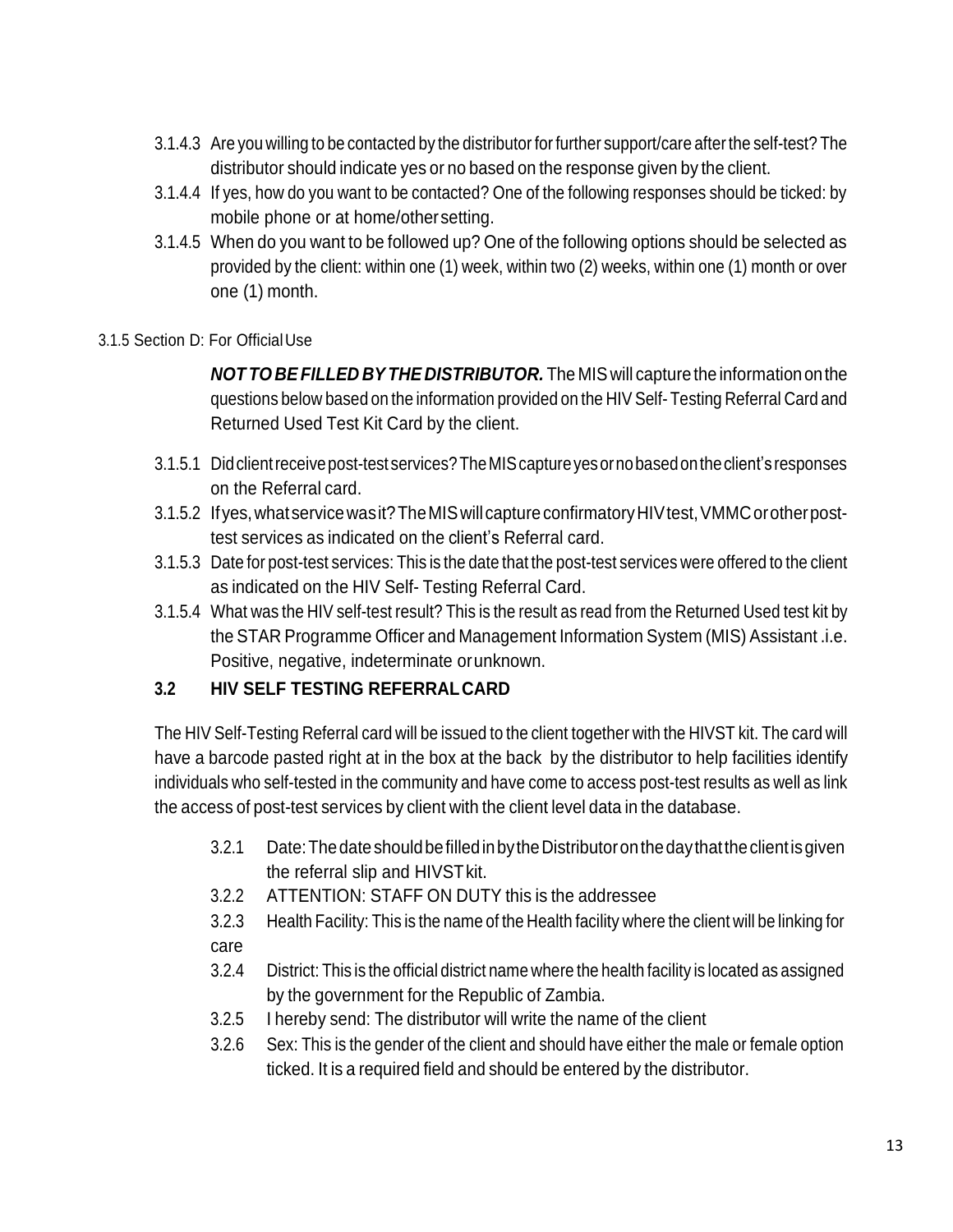- 3.2.7 Age: This is age of the client at the date of receiving the HIVST kit which should be captured in numeral. If client does not remember their exact age, the distributor will indicate "00".
- 3.2.8 Referred by:This is the name of the distributorthatrefers the client to the named facility following the issuance of HIVST kit.
- 3.2.9 Signature: This is the signature of the distributor
- 3.2.10 Contact number: This is the distributors contact number

### *Sections 3.2.1 to 3.2.10 will be filled in by the distributor who gives the self-referral card and HIVST kits to theclient.*

3.2.11 Department receiving client: This is to be filled ONLY by clinic staff /Distributor at the facility. The clinic staff/ distributor at the facility will tick one of the boxes to indicate the post-test service that the client has been referred for being Confirmatory Test or VMMC. The clinic staff/distributor at the facility will complete all information in this section as per post-test service the client has received, include the date and ART numberif clientisenrolledinART.The Referral Card is to be filedinthe designated area by the facility/ healthstaff.

The Referral Slips will later be collected by the STAR Programme Officer/Medical Detailer and be handed to the MIS Staff at Region Office for entering all the data in the data-base.

#### **3.3 RETURN USED TEST KIT CARD**

The card is to be given to the client by the distributor upon being issued with the HIV Self-Test Kit and the Referral Slip. The distributor will paste the barcode in the required box and emphasize the need for completion of all fields by the client after taking the HIV self-test and before returning the used test kit card to the facility**.**

- 3.3.1 Age:This isageofthe clientatthetimeofperforming theHIVself-test which should be captured in numeral. If the client does not remember their exact age, they will fill in the number "00".
- 3.3.2 Have you ever tested for HIV before? The client will select either yes or no
- 3.3.3 What was your previous HIV test result? The client will select either negative, positive or I don't know.
- 3.3.4 Are you currently taking ARVs? The Client will select yes or no.
- 3.3.5 When did you perform the HIV self-test? This is the date that the client undertook the HIV self-test which must be indicated as DD/MM/YYYY.
- 3.3.6 What result did you read on the self-test kit? This is the result as read by the client after performingtheHIV-selftestandmustbeindicatedasnegative,positiveorinvalid.
- 3.3.7 How easy or difficult did you find the process of self- testing? This is the clients description on the experience whilst undertaking the HIV self-test which would be categorized as being very easy, easy, difficult or very difficult.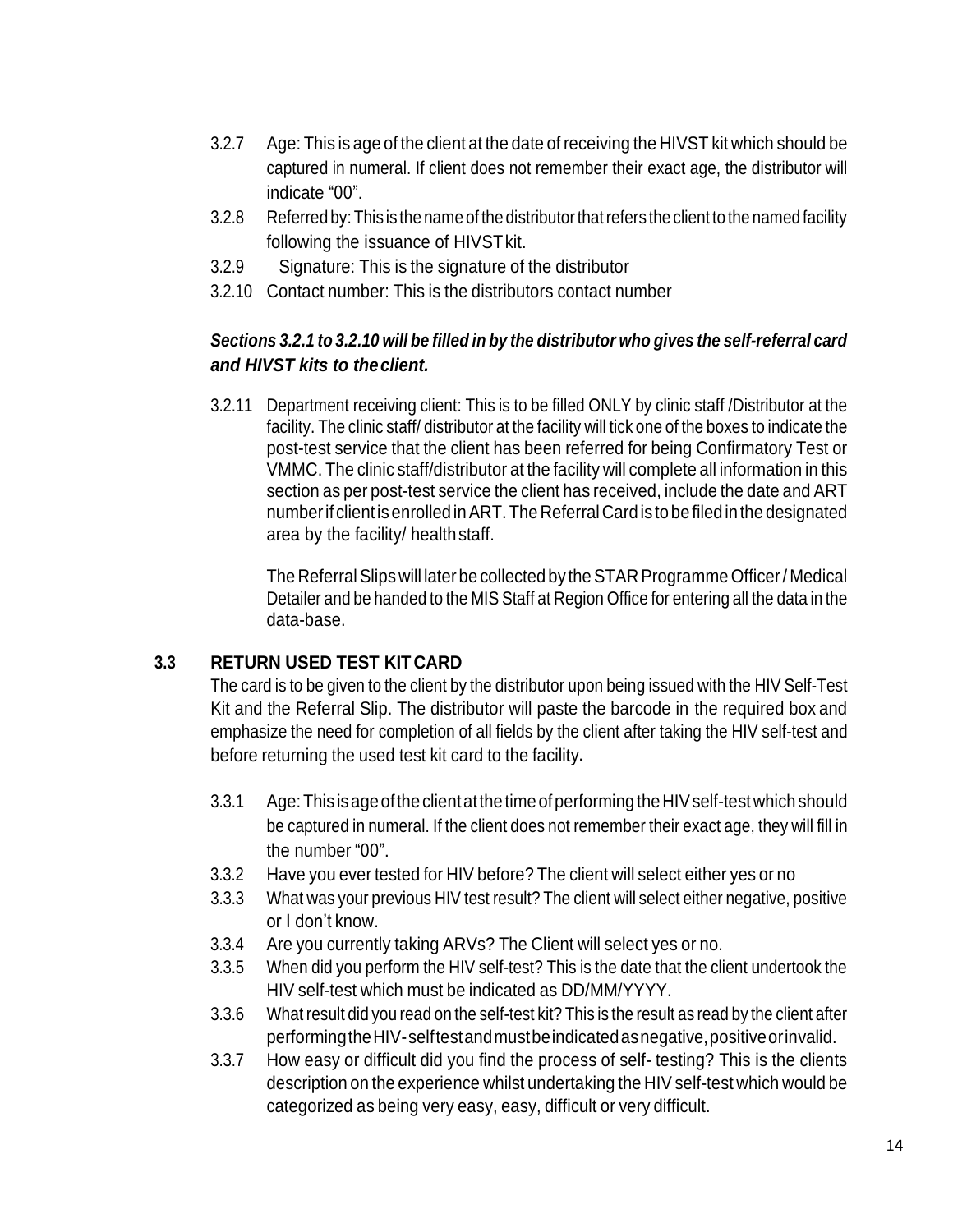*\*\* NOTE*: **The distributorwill NOT fill in any part ofthis form except when the client requests for assistance.**

#### <span id="page-14-0"></span>**3.4 SOCIAL HARM TOOL**

- 3.4.1 This tool will record all undesired harmful effects resulting from a social event or any otherintervention such an HIV testresult social harm or adverse effects that the clients may experience following theHIVST.
- 3.4. 2 The distributor will follow up with the clients following the HIVST and note adverse effects including but not limited to: suicide, self-harm, gender based violence, stigma or discrimination from family or community, problems with personal relationships, and other events not listed here.
- 3.4.4 **Recording andreportingofincidents/ social harms:**Thedistributorwill indicatethe name of the community, person reporting the incident to them, month, and date report was generated as well as date received by supervisor. In addition, the type of incident will be noted, date of occurrence, who reported and whether it is serious or note:
- 3.4.5 In addition, the distributor will also fill in the form for the **serious incident**, indicating their**name,dateofreporting, site/location, Date thatthe eventoccurred**,including the approximate time of occurrence and description of the event. The section on action taken is to be completed by the supervisor who will also give an indication if any referrals were provided to other organizations or agencies as needed to help address the problem.

*\*\* NOTE: DEFINITIONS -Serious incident refers to suicide, gender based violence, or self-harm. The distributor will indicate the nature of incident whether serious or not serious.*

#### <span id="page-14-1"></span>**3.5 HIV SELF-TESTING REGISTER**

- 3.5.1 The distributor will complete the register by filling their name, district and health facility as well as tick one option for the distribution model: VMMC, Health Facility or Community.
- 3.5.2 Client's details: The distributor will complete the serial number, indicate the consent given by a tick, client's name, home address, age, sex as well as the date that the client is issued with the HIVST kit, attach the barcode slip in this box to assist link/identification of the client with other tools with the same barcode.
- 3.5.3 Stock balance: Stock received is the number of HIVST kits that the Distributorreceived at the start or at the point of restocking, Number (#) issued is the quantity of HIVST kits issued to client sayone (1) and the balance is the number of HIVST kits after issuing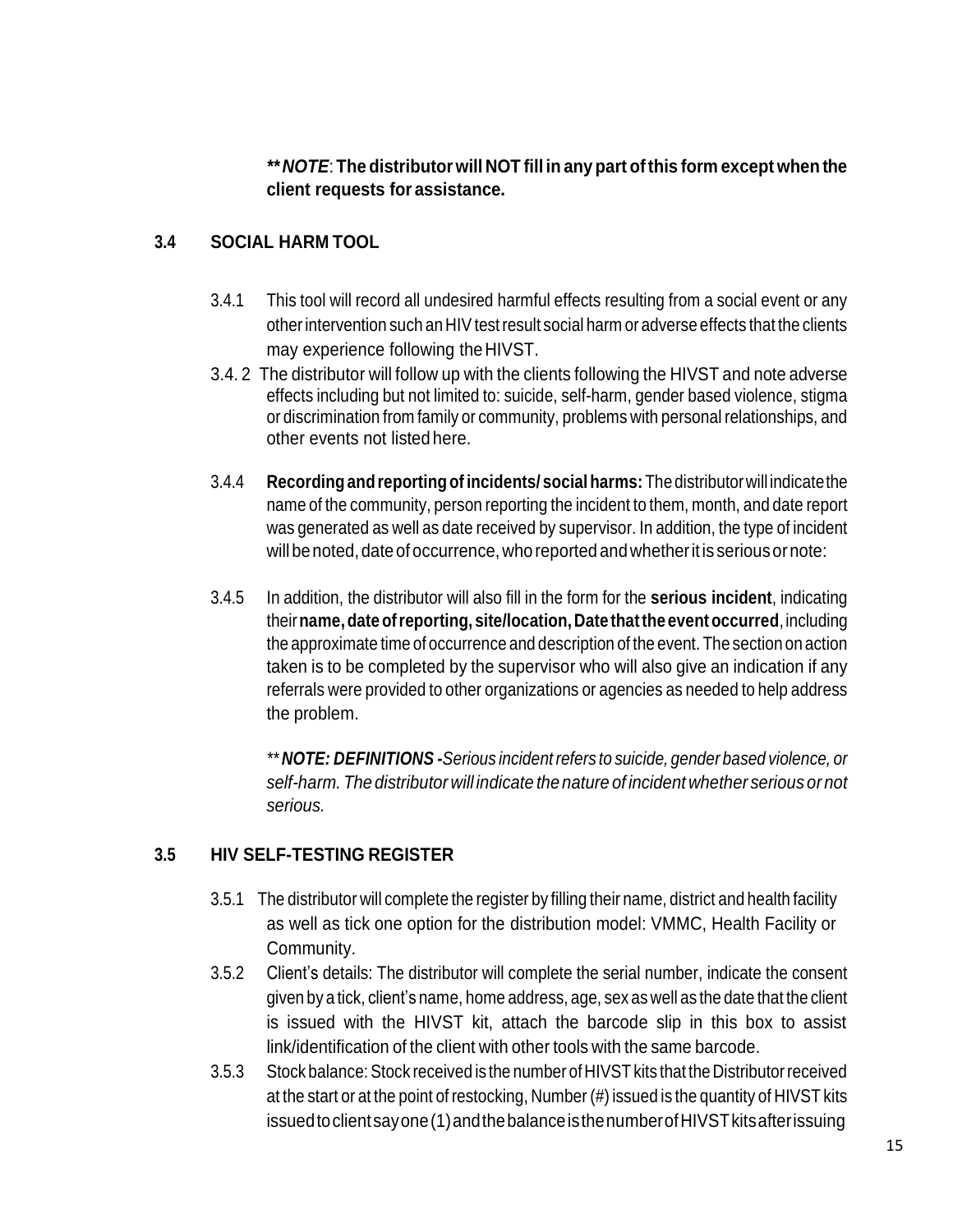the client with one. For example, the distributor received 20 HIVST kits at the start, and issued the client with one (1) test kit, the balance would be 39. This will help the distributor track stock.

3.5.4 Thetableatthebottomofthepage:Date:thedistributor shouldindicate thedateas well as the number of people reached with HIVST messages per day.

**NOTE: The distributor may ONLY issue a second HIVST kit if the client reports that the results were invalid or HIVST kit was lost or destroyed. This should be noted by the distributor on the remarks column on the register. For invalid results, the distributor should fill in a new CIF and barcode and issue the client with the new return test kit card and referral card. For lost HIVST kit, the distributor willonly issue anewHIVST kit as the clientwillnothave usedthe Return Test Kit Card, envelope and referral card. The MIS will use a copy of the register to confirm the repeat test or re-issued HIVST kit as well as check all the other details for the client to be the same except the barcode in the case of invalid results.**

#### <span id="page-15-0"></span>**3.6 STOCKCONTROL:REGIONALANDHEALTHFACILITYHIVSTSTOCKCONTROL CARDS**

The regional card stock control card will be completed by regional staff and the facility card by the health facility distributor to keep track of the quantities of the HIVST kits received and distributed to a health facility by the regional office and distributors by the facility distributor respectively. At regional level the Finance and Admin officers will have oversight of the stock controls working with the STAR program officer while at the facility level the Program officer will provide oversight to the work of the facility distributor. The supply chain section of this SOP provides more details.

- 3.6.1 BatchNo:ThisisthenumberthatappearsontheboxfortheHIVSTkitsissuedtothe distributor or facility.
- 3.6.2 Maximum level: This refers to the highest number of kits to be issued whilst the minimum level refers to the least number of HIVST kits that the facility or distributor is expected to have at any given time to facilitate re-ordering and avoid stock outs.
- 3.6.3 Facility: this is the name of the facility receiving the kits.
- 3.6.4 District: Refers to the district that the facility is located.
- 3.6.5 Date: This is the date at which the facility staff receives HIVST kits from the Region or issues the HIVST kits to distributors.
- 3.6.6 Issued to or received from: This is the name of the distributor by model who issues or is issued with the HIVST kits or the health facility to which the kits are issued to.
- 3.6.7 Quantity received (+): This refers to the number of HIVST kits received by the regional office or health facility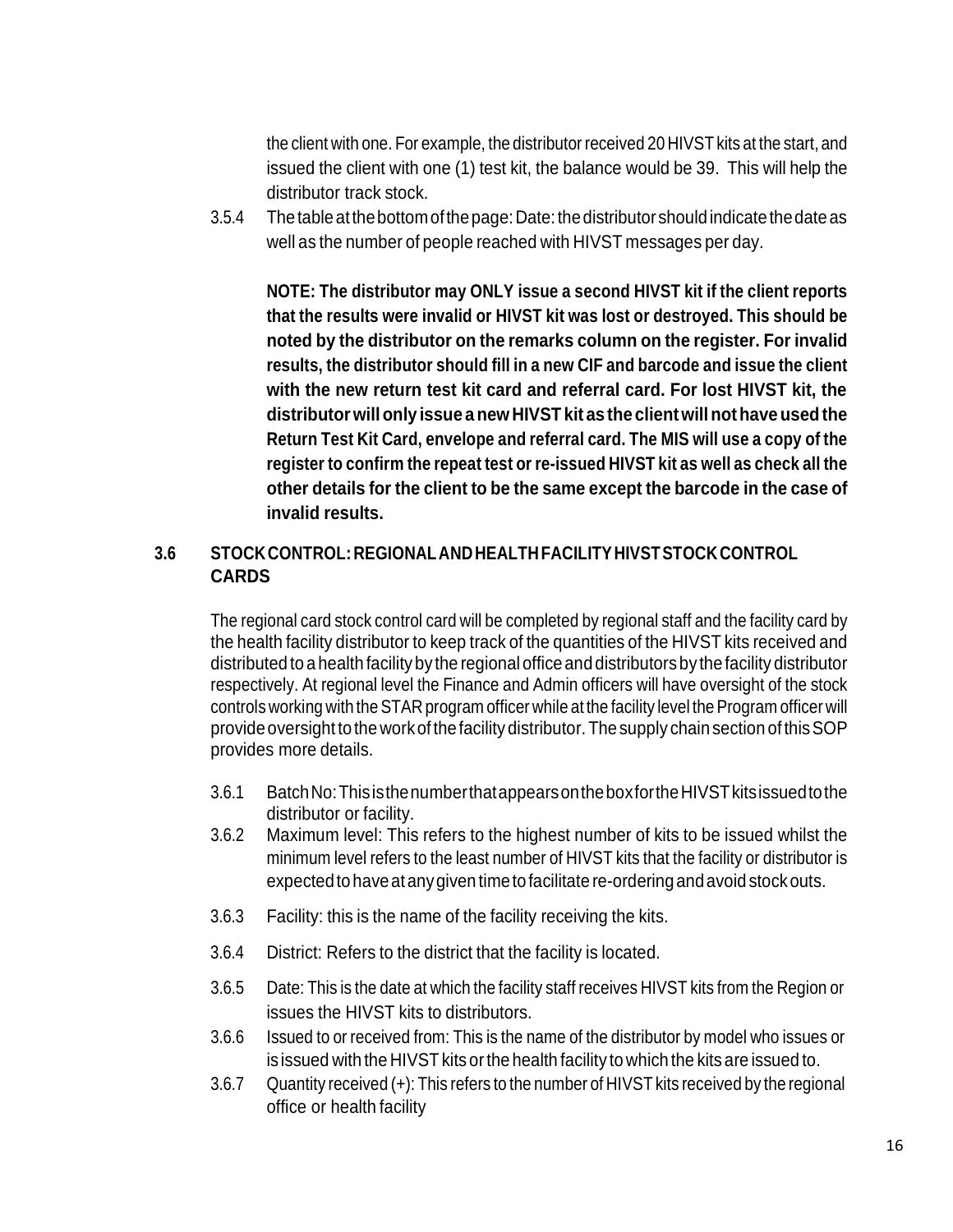- 3.6.8 Quantityissued(-):ThisreferstothenumberofHIVSTkitsissuedtobytheregional office to a health facility or facility distributor to other distributors
- 3.6.9 Loss adjustments: This refers to the loss adjustments made on the HIVST kits which ideally should be zero.
- 3.6.10 Expiry date: This refers to the expiry date of the HIVST kits.
- 3.6.11 Balance: This refers to the number of HIVST kits remaining with the region or facility distributor after issuing kits to the facility or distributors respectively.
- 3.6.12 Name/Signature: The name of the Facility Distributor for the Facility Stock card and Regional Stafffor the Regional Stock card. The two will have to sign the stock cards once all the lines are completed on a sheet.
- 3.6.13 Remarks: These are notes or observations as made by the Facility distributor.

#### <span id="page-16-0"></span>**3.7 REPORT AND REQUISITON FORM FOR HIV SELF TEST KITS**

#### **REGIONAL AND FACILITYREPORT AND REQUISITION FORMSFORHIVSELF TEST KITS**

- 3.7.1 Reporting periodfrom/to:This refers tothe reportingperiodindicating the start and end date.
- 3.7.2 Maximum stock level: The highest number of HIVST kits applicable to the region or health facility
- 3.7.3 Re-order level: The lowest number of kits applicable to that level to allow re-ordering of new stock
- 3.7.4 Region: The name of the region reporting
- 3.7.5 District: The name of the district for which the report is completed
- 3.7.6 Unit: This refers to theentity
- 3.7.8 Beginning Balance of facility + CBD stock/last issue: Refers to number of HIVST kits at the start of the month plus CBD stock which were last issued.
- 3.7.9 Total Quantity Received during the month: Refers to the total number of HIVST kits received during the reportingmonth
- 3.7. 10 Total Quantity dispensed for the month: Refers to the total number of HIVST kits distributed during the reporting month
- 3.7.11 Losses and Adjustments: Refers to any losses incurred and adjustments made during the reporting month
- 3.7.12 Physical Count of facility and CBD stock at the end of the month: Refers to the actual number of HIVST kits as counted by the region and facility including the stocks at the end of the reporting month.
- 3.7.13 Average Monthly Consumption (AMC) = (current + previous 2 months consumption) / 3: Refers to average monthly consumption which to be calculated by adding the current and two previous month's consumption divided by three.
- 3.7.14 Maximum Quantity (G x 3): Refers to the maximum number of HIVST kits for the facility or the region
- 3.7.15 OrderQuantity (H -F): Refers to the numberof HIVSTkitsordered by thefacilityor the region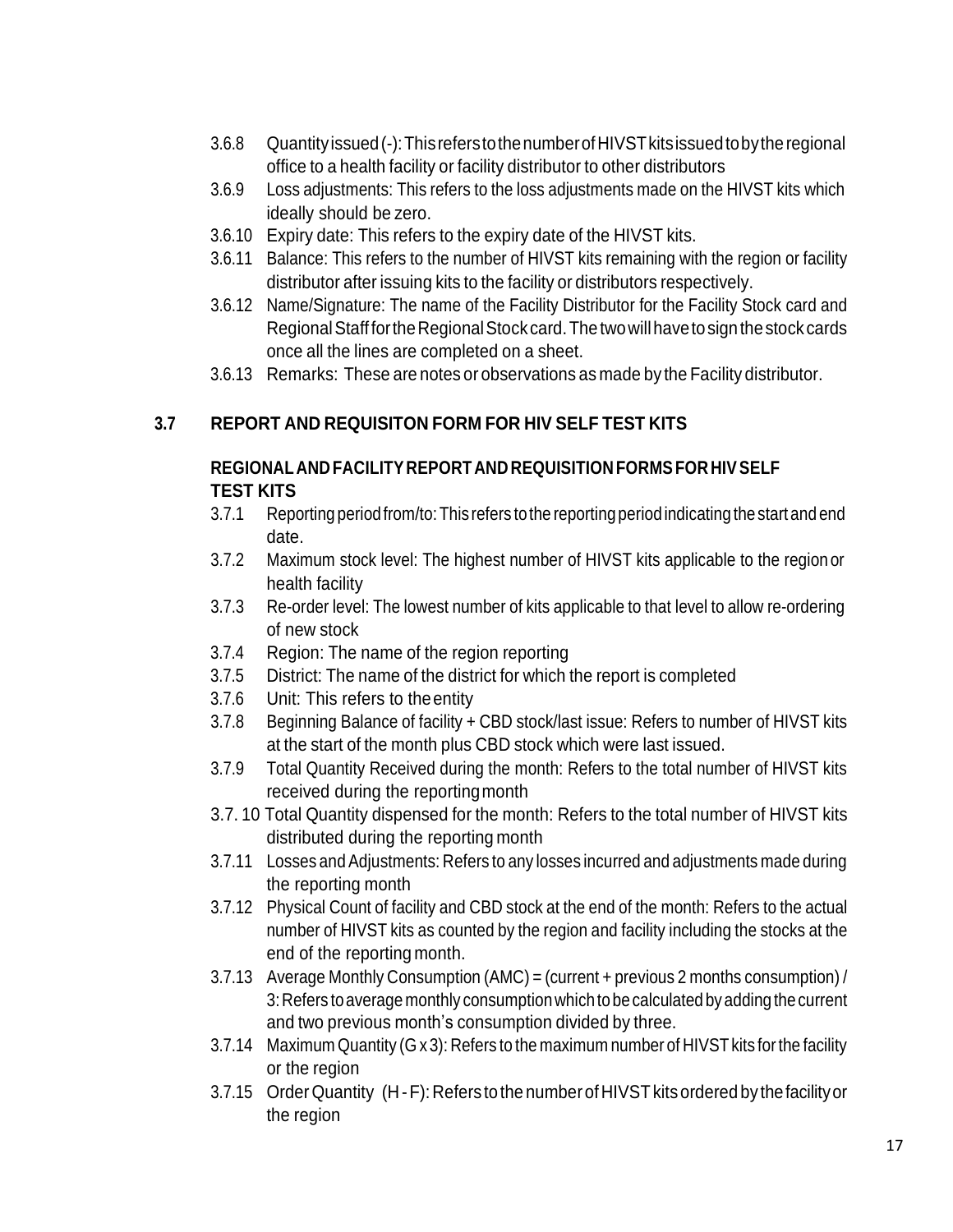- 3.7.16 Explanation for Losses/Adjustments: Refers to explanations for the losses or adjustments incurred during the reporting and requisitioning month
- 3.7.17 Remarks: Refers to the notes and or observations made by personnel completing the form
- 3.7.18 Completed by, signature and date: Refers to the name, signature and date for regional staff or Facility based distributor completing the report.
- 3.7.19 Authorized by, signature and date: Refers to the name, position, signature of staff authorizing the reporting and requisition for HIVSTK for the month. It is a requirement that the date be completedtoo.
- 3.7.20 Ordered by, signature and date: Refers to the name/position and signature of person making the order for themonth.

#### <span id="page-17-0"></span>**4.0 SUPPLY CHAIN MANAGEMENT**



#### **4.1 Community Based Distributor Level:**

- 4.1.1 Community distributor will draw kits from the health facility through the facility community
- 4.1.2 Maximum stock levels of HIV self-test kits 40 (representative of one week's work when distributing 7-8 kits a day for 5 days)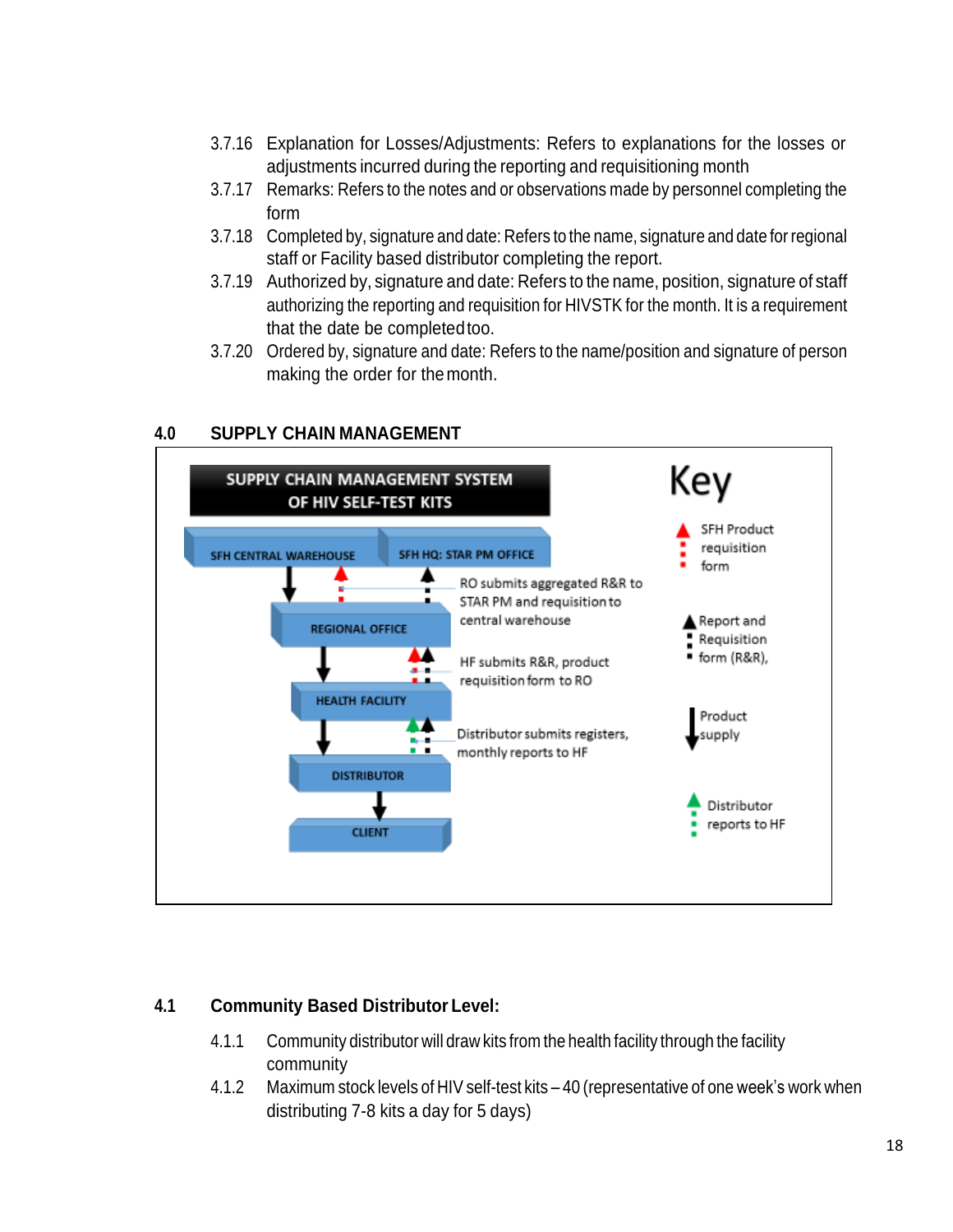- 4.1.3 Minimum stock levels for community based distributor 10; training will be provided to community distributor to ensure that when they have 10 kits remaining, they need to re-order from the facility to re-stock kits to the maximum level.
- 4.1.4 Community based distributors re-stock from facility as and when their stock levels run low.
- 4.1.5 The CBD register will help the CBD to track number of kits s/he has at any given moment and will also be used to re-stock kits at the health facility.
- 4.1.6 The SFH Medical Detailer will work closely with the community based distributor to ensure good management of stocks by the CBD.

## **4.2 Health Facility Level**

- 4. 2.1 Kits will be stored at the health facility pharmacy
- 4.2.2 Facility community distributor will work with SFH STAR medical detailer, program officerandthefacilitypharmacyin-chargetore-stockthecommunitybased distributors with kits.
- 4.2.3 The facility community distributorrecords issues in the facility stock control as and when issues are made.
- 4.2.4 The SFH program officer is responsible for compiling the report and requisition (R&R) form that consolidates each facility's supply chain issues.
- 4.2.5 Facility community distributors will be provided with guidance on segregation of duties to ensure efficiency for all their expected duties<sup>3</sup>.
- 4.2.6 R&R form will be used to obtain stocks from the SFH regional office on a monthly basis and is submitted on the  $5<sup>th</sup>$  day of the month; emergency orders will be done if facility reaches minimum levels of stocks before month end report (using same R&R form).
- 4.2.7 Maximum stock levels for the facility is 2500 kits (represents 6 weeks supplies of kits assuming 10 distributors perfacility distributing 160 – 170 kits per month) and minimum is 800 (approximately two weeks supply)<sup>4</sup>.

## **4.3 Regional Level**

- 4.3.1 Regional level will get stock from SFH central warehouse.
- 4.3.2 SFHFinanceandAdministrationOfficerwillcompiletheR&Robtainedfromallfacilities and forward a consolidated R&RtoSFH central warehouse (with a report toSTAR Program manager.

<sup>&</sup>lt;sup>3</sup> Robust training required for facility distributor. Close supervision is required to ensure this efficiency. The program officer is responsible for this aspect

<sup>4</sup> Once implementation begins, this will be reviewed closely facility by facility to ensure we are not overstocking or understocking and individual facility level minimums and maximums will be adjusted accordingly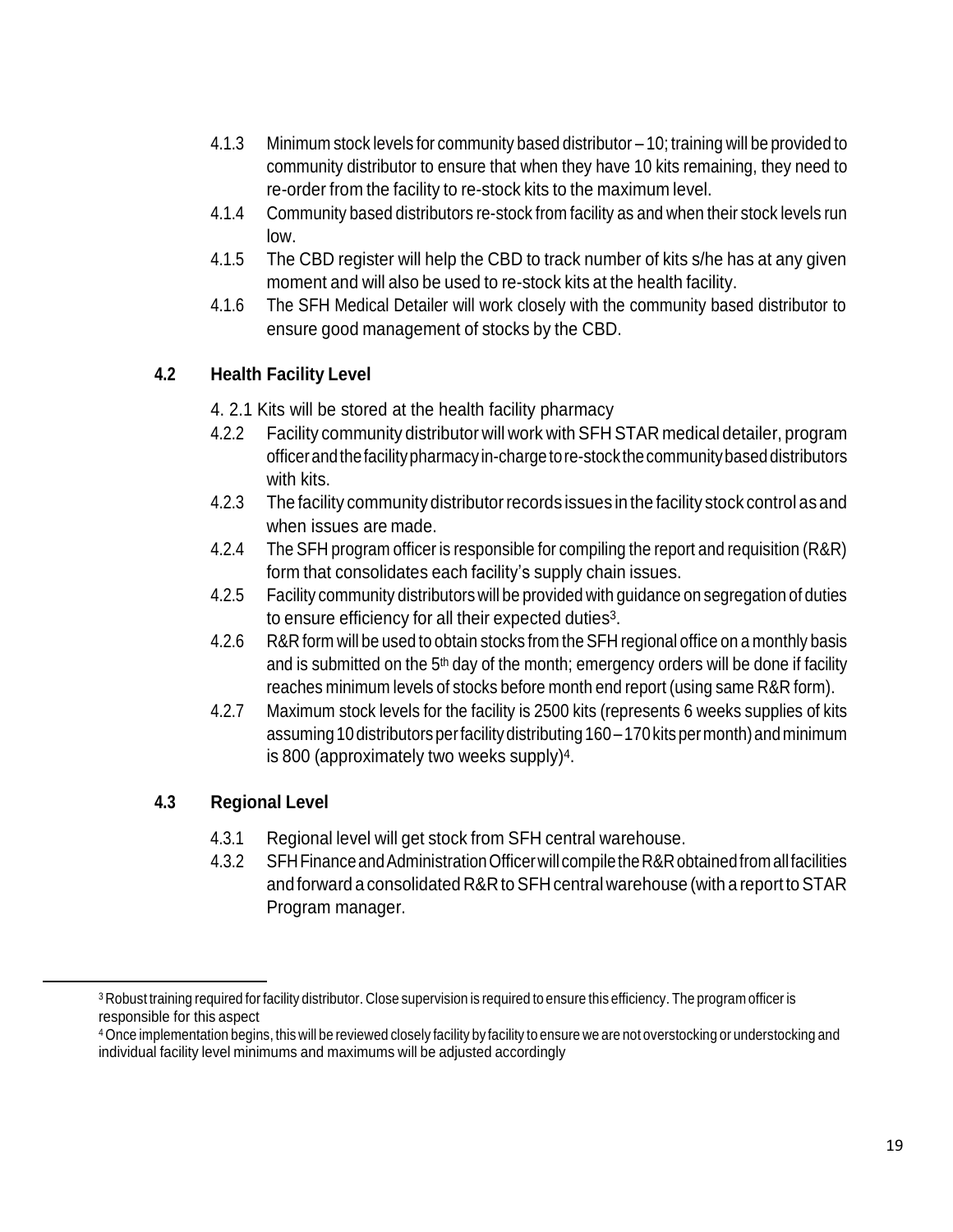- 4.3.3 Maximum stock levels for the region is 10,000 kits (represents one six weeks supply of kits for 4 health facilities with the assumption of distribution of 160 – 170 kits per CBD/month for 10 CBDS at each health facility).
- 4.3.4 Minimum stock levels for the regional level is 3500 kits (two weeks supply for 4 health facilities).
- 4.3.5 Regional levels will submit R&R forms to SFH central warehouse for re-stocking once a month on the 10<sup>th</sup> day; emergency re-stocking using the same R&R form can be done if the region reaches minimum stock levels before the month end.

#### **4.4 SFH Central Warehouse:**

- 4.4.1 The SFH keeps all the organizations bulk stores of HIV test kits.
- 4.4.2 The Warehouse Manager receives the R&R forms from the regions and prepares number of kits to be distributed to each region.
- 4.4.3 Central warehouse sends each regions requirements by the 15<sup>th</sup> of each month.
- 4.4.4 The STAR program manager works with the Warehouse manager to monitor central level stock levels and provides guidance on need to re-stock with PSI.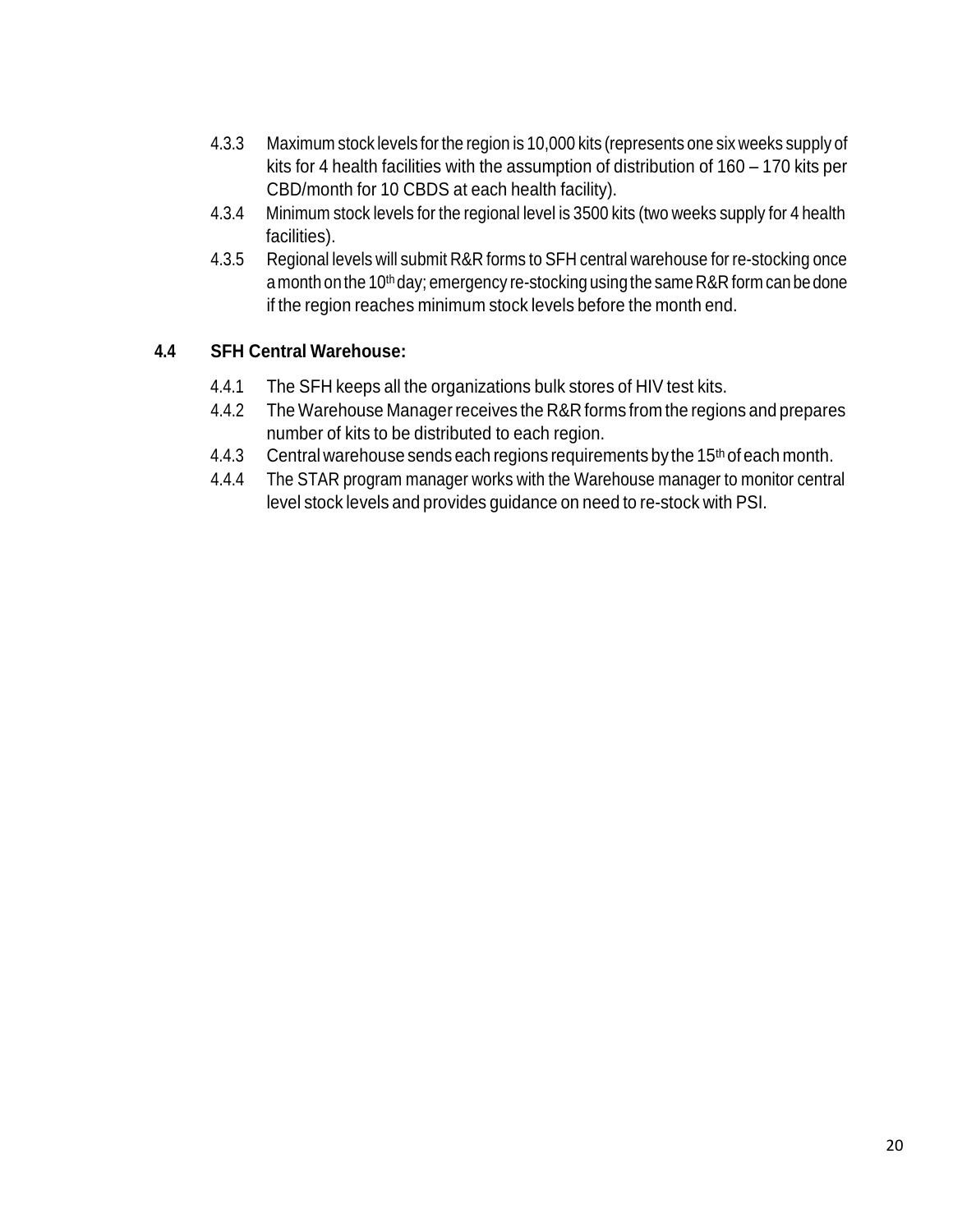#### **APPENDICES**

<span id="page-20-1"></span><span id="page-20-0"></span>**ANNEX I - CLIENT INTAKE FORM**

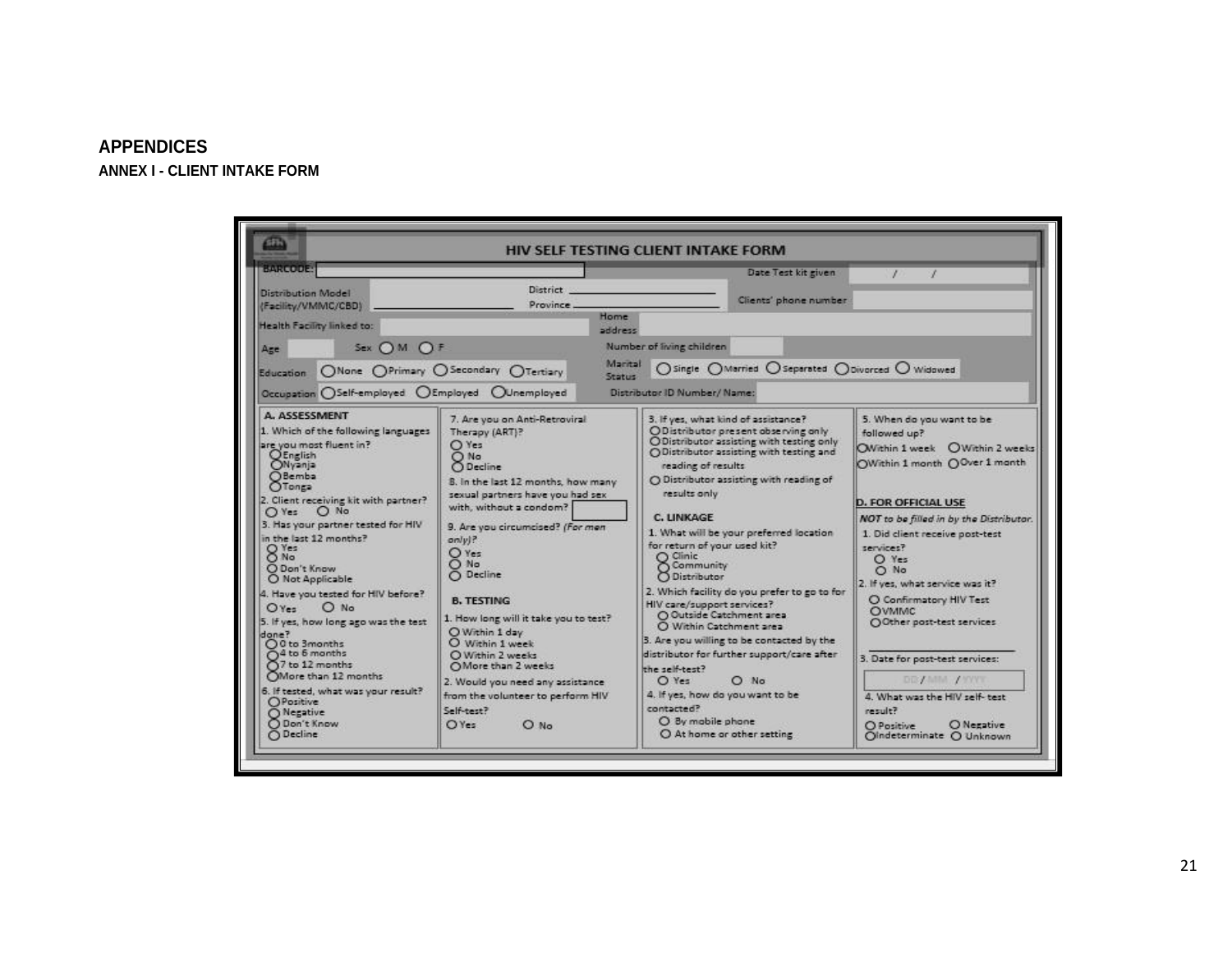#### <span id="page-21-0"></span>**ANNEX II: HIV SELF TESTING - REFERRAL SLIP**

| <b>Attach Barcode Here!</b>                                                                                                                                                                                                                                                                                                                                                                                               |                                                                                                                                                                                                                                                 |
|---------------------------------------------------------------------------------------------------------------------------------------------------------------------------------------------------------------------------------------------------------------------------------------------------------------------------------------------------------------------------------------------------------------------------|-------------------------------------------------------------------------------------------------------------------------------------------------------------------------------------------------------------------------------------------------|
|                                                                                                                                                                                                                                                                                                                                                                                                                           | <b>HIV SELF TESTING</b><br><b>REFERRAL CARD</b>                                                                                                                                                                                                 |
| UNITABLY PITE<br>WAS SIZE TO STAKE AFTER A                                                                                                                                                                                                                                                                                                                                                                                |                                                                                                                                                                                                                                                 |
| Date: / / / 20___<br>ATTENTION: THE STAFF ON DUTY<br>Health Facility <b>All According to the American Street According to the According Control</b><br>years to you for further investigations and care<br>after she/he performed an HIV self-test using oral fluid<br>(OraQuick).<br><b>Contact Number</b><br>Department receiving client (To be filled in by dinic<br>staff)<br><b>Confirmatory Test</b><br><b>VMMC</b> | Was confirmatory HIV testing done?<br>Yes<br>No<br>Result of Confirmatory HIV testing (Tick one):<br><b>Non-Reactive</b><br>Reactive<br>Indeterminate<br><b>Unknown</b><br><b>Enrolled into ART? Yes</b><br>No<br>Date enrolled on ART: / / /20 |
| Other specify:                                                                                                                                                                                                                                                                                                                                                                                                            | If enrolled in ART, provide the ART Number:                                                                                                                                                                                                     |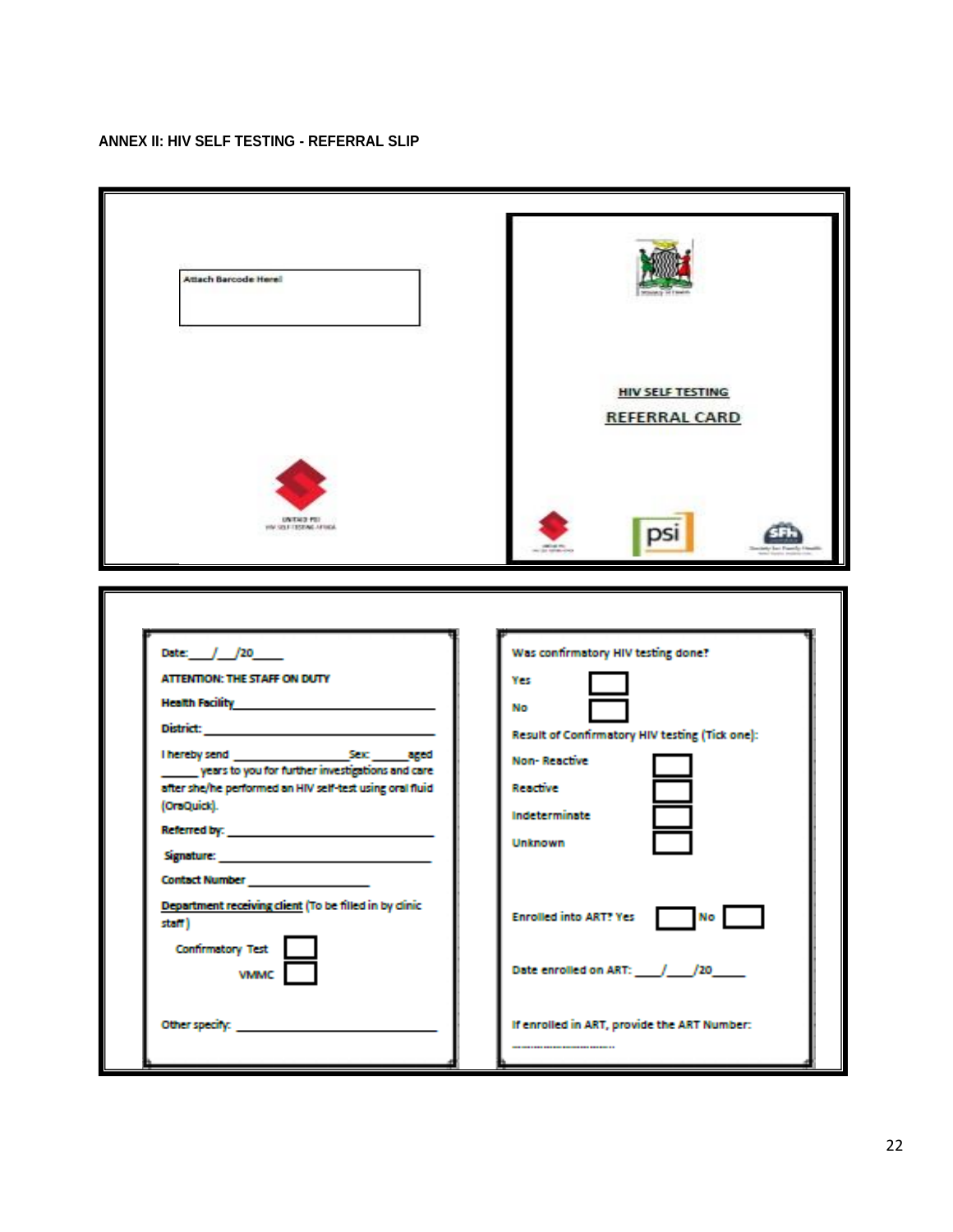#### <span id="page-22-0"></span>**ANNEX:III SOCIAL HARMS TOOL SOCIAL HARMS/ INCIDENTS IDENTIFICATION AND REPORTING TOOL**

#### **DEFINITION OF INCIDENTS/ SOCIAL HARMS**

An adverse effect of Social harm is an undesired harmful effect resulting from a social event or any other intervention such an HIV test result.

#### **IDENTIFICATION OF INCIDENTS/ SOCIAL HARMS**

- 1. Stigma or discrimination from family or community
- 2. Problems with personal relationships
- 3. Gender based violence
- 4. Suicide
- 5. Self-harm
- 6. Other (specify)

\*\*NOTE: Definitions - Serious incident refers to suicide, gender based violence. The distributor will indicate the nature of incident whether serious or not serious and may imply difficulty in personal relationships/stigma or discrimination from family or community.

#### **RECORDING AND REPORTING OF INCIDENTS/ SOCIAL HARMS Non serious incident**

| <b>Community:</b>         | Month:              |                              |                            |
|---------------------------|---------------------|------------------------------|----------------------------|
|                           | Date generated:     |                              |                            |
| Name of person Reporting: |                     | Date received by Supervisor: |                            |
| Type of incident          | Date of<br>incident | <b>Reported by</b>           | Serious or non-<br>serious |
|                           |                     |                              |                            |
|                           |                     |                              |                            |
|                           |                     |                              |                            |
|                           |                     |                              |                            |
|                           |                     |                              |                            |
|                           |                     |                              |                            |
|                           |                     |                              |                            |
|                           |                     |                              |                            |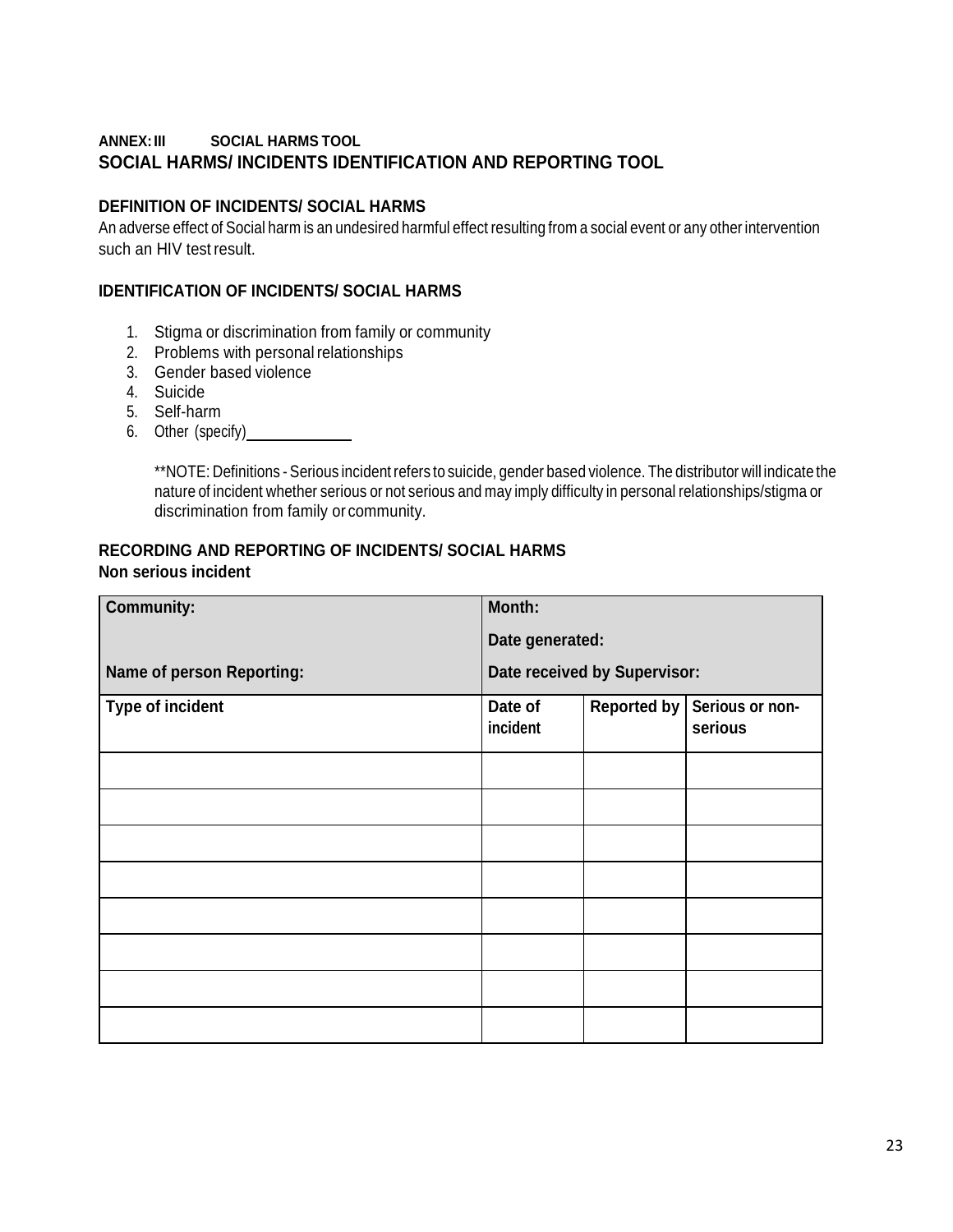## **SERIOUS INCIDENT (***To be completed by the person compiling the incident report)*

| <b>Name of person Reporting</b>                                  | Date:                                                                                                           |
|------------------------------------------------------------------|-----------------------------------------------------------------------------------------------------------------|
|                                                                  |                                                                                                                 |
| Site:                                                            |                                                                                                                 |
| Date of Event:                                                   |                                                                                                                 |
| Approximate time of event:                                       |                                                                                                                 |
| <b>Description of event</b>                                      |                                                                                                                 |
|                                                                  |                                                                                                                 |
|                                                                  |                                                                                                                 |
|                                                                  |                                                                                                                 |
|                                                                  |                                                                                                                 |
|                                                                  |                                                                                                                 |
|                                                                  |                                                                                                                 |
|                                                                  |                                                                                                                 |
| service providers that may be able to help address the problem.) | Action Taken (To be completed by supervisor) (Provide referrals as needed to other organizations, agencies, and |
|                                                                  |                                                                                                                 |

#### <span id="page-23-0"></span>**ANNEX IV: HIV SELF- TESTING REGISTER**

|    |                             |                                       |                       |                                              |  |                                        |                                                    |                          |                      |                | psi seaty factory thath |
|----|-----------------------------|---------------------------------------|-----------------------|----------------------------------------------|--|----------------------------------------|----------------------------------------------------|--------------------------|----------------------|----------------|-------------------------|
|    |                             |                                       |                       |                                              |  | <b>HIV SELF-TESTING REGISTER</b>       |                                                    |                          |                      |                |                         |
|    |                             |                                       |                       |                                              |  |                                        |                                                    |                          |                      |                |                         |
|    |                             | Distribution Channel (Tick one): VMMC |                       |                                              |  | Health Facility <sup></sup>            |                                                    | Community <sup>[1]</sup> |                      |                |                         |
|    |                             |                                       | <b>Client details</b> |                                              |  |                                        |                                                    |                          | <b>Stock Balance</b> |                | Remarks                 |
| SN | Verbal<br>Consent<br>given? | Name                                  | Home address          | Age                                          |  | Sex Distribution<br>Date<br>DD/MM/YYYY | Barcode<br><b>(Attach</b><br>Barcode slip<br>here) | Stock<br>Received        | $\ddot{ }$<br>Issued | <b>Balance</b> |                         |
|    |                             |                                       |                       |                                              |  |                                        |                                                    |                          |                      |                |                         |
|    |                             |                                       |                       |                                              |  |                                        |                                                    |                          |                      |                |                         |
|    |                             |                                       |                       |                                              |  |                                        |                                                    |                          |                      |                |                         |
|    |                             |                                       |                       |                                              |  |                                        |                                                    |                          |                      |                |                         |
|    |                             | Date (DD/MM/YYYY)                     |                       | Number of People reached with HIVST Messages |  |                                        |                                                    |                          |                      |                |                         |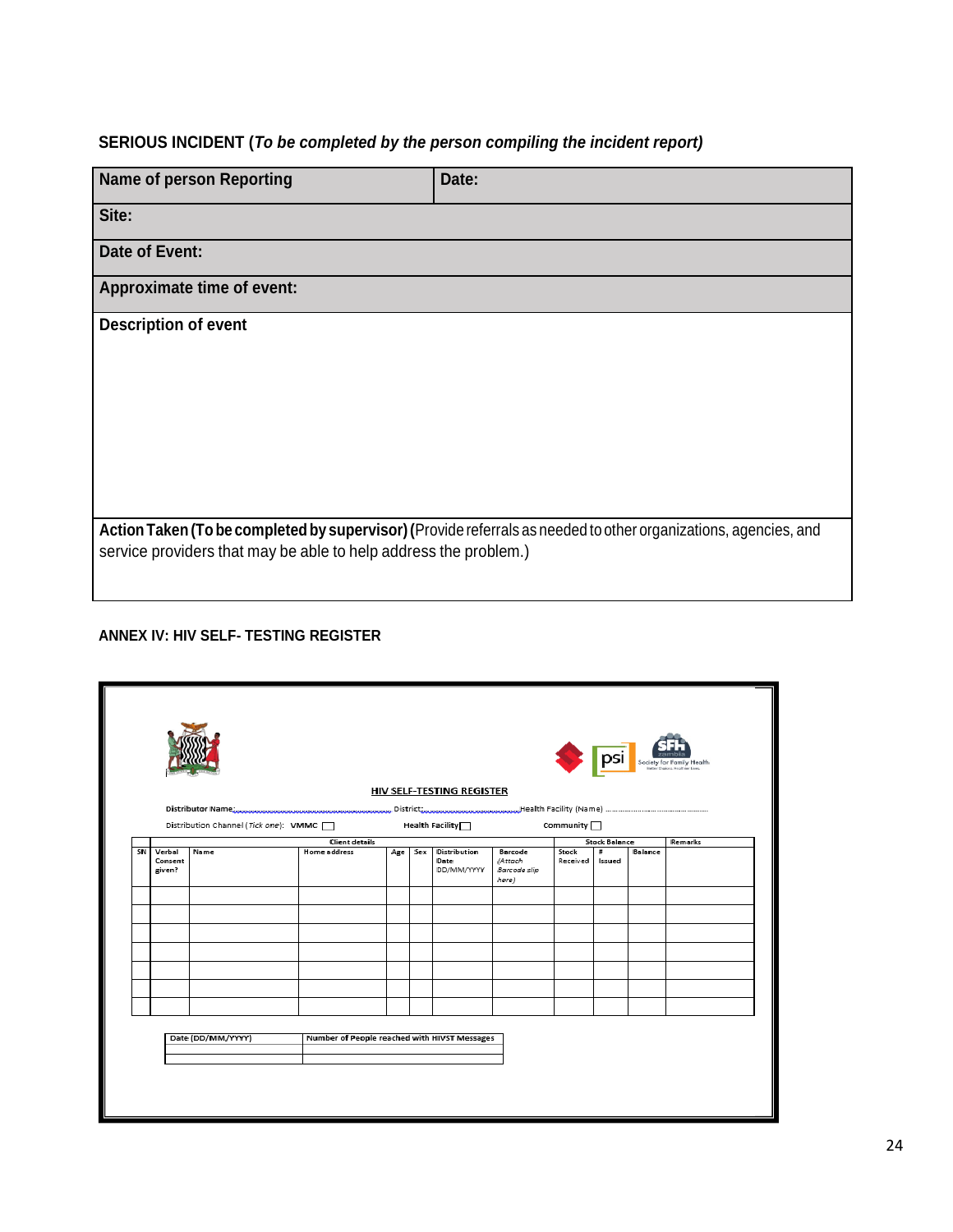#### <span id="page-24-0"></span>**ANNEX V: HIVST RETURN USED TEST KIT CARD**

| <b>For Client Use Only</b><br>Attach Barcode here                     | <b>For Client Use Only</b><br>Age:<br>Attach Barcode here<br>Gender: $M \_ F \_ F$<br>1. Have you ever tested for HIV before<br>Yes No<br>2. What was your previous HIV test result? |
|-----------------------------------------------------------------------|--------------------------------------------------------------------------------------------------------------------------------------------------------------------------------------|
|                                                                       | Negative Positive Don't Know                                                                                                                                                         |
| 1. Have you ever tested for HIV before                                |                                                                                                                                                                                      |
| Yes No                                                                |                                                                                                                                                                                      |
| 2. What was your previous HIV test result?                            |                                                                                                                                                                                      |
| Negative Positive Don't Know                                          |                                                                                                                                                                                      |
| 3. Are you currently taking ARVs?                                     |                                                                                                                                                                                      |
|                                                                       | 3. Are you currently taking ARVs?                                                                                                                                                    |
| <b>Yes</b> No                                                         |                                                                                                                                                                                      |
| 4. When did you perform the HIV self test?                            | 4. When did you perform the HIV self test?                                                                                                                                           |
| DD / MM / YYYY                                                        | DD / MM / YYYY                                                                                                                                                                       |
| 5. What result did you read on the self test kit?                     | 5. What result did you read on the self test kit?                                                                                                                                    |
| Negative Positive Invalid                                             | Negative Positive Invalid                                                                                                                                                            |
| 6. How easy or difficult did you find the process of self<br>testing? | 6. How easy or difficult did you find the process of self<br>testing?                                                                                                                |
| Very easy Easy Difficult Very Difficult                               | Very easy Easy Difficult Very Difficult                                                                                                                                              |
| $ $ psi                                                               | psi                                                                                                                                                                                  |

#### <span id="page-24-1"></span>**ANNEX VI: STAR STOCK CONTROL CARDS A- HEALTH FACILITY HIVST STOCK CONTROL CARDS**

|             |                                             |                                                              |                               | <b>JULIER TOF TURNITY FIGURE</b><br>Better Choices, Healthier Lives |                            |  |                           |                |  |
|-------------|---------------------------------------------|--------------------------------------------------------------|-------------------------------|---------------------------------------------------------------------|----------------------------|--|---------------------------|----------------|--|
|             |                                             | <b>Health Facility HIV Self-Test Kits Stock Control Card</b> |                               |                                                                     |                            |  |                           |                |  |
|             |                                             |                                                              |                               |                                                                     |                            |  |                           |                |  |
|             |                                             |                                                              |                               |                                                                     |                            |  |                           |                |  |
|             |                                             |                                                              |                               |                                                                     |                            |  |                           |                |  |
| <b>Date</b> | <b>Issued to OR</b><br><b>Received from</b> | <b>Quantity</b><br>received (+)                              | <b>Quantity</b><br>issued (-) | Losses &<br>adjustments                                             | <b>Expiry date Balance</b> |  | Name/<br><b>Signature</b> | <b>Remarks</b> |  |
|             |                                             |                                                              |                               |                                                                     |                            |  |                           |                |  |
|             |                                             |                                                              |                               |                                                                     |                            |  |                           |                |  |
|             |                                             |                                                              |                               |                                                                     |                            |  |                           |                |  |
|             |                                             |                                                              |                               |                                                                     |                            |  |                           |                |  |
|             |                                             |                                                              |                               |                                                                     |                            |  |                           |                |  |
|             |                                             |                                                              |                               |                                                                     |                            |  |                           |                |  |
|             |                                             |                                                              |                               |                                                                     |                            |  |                           |                |  |
|             |                                             |                                                              |                               |                                                                     |                            |  |                           |                |  |
|             |                                             |                                                              |                               |                                                                     |                            |  |                           |                |  |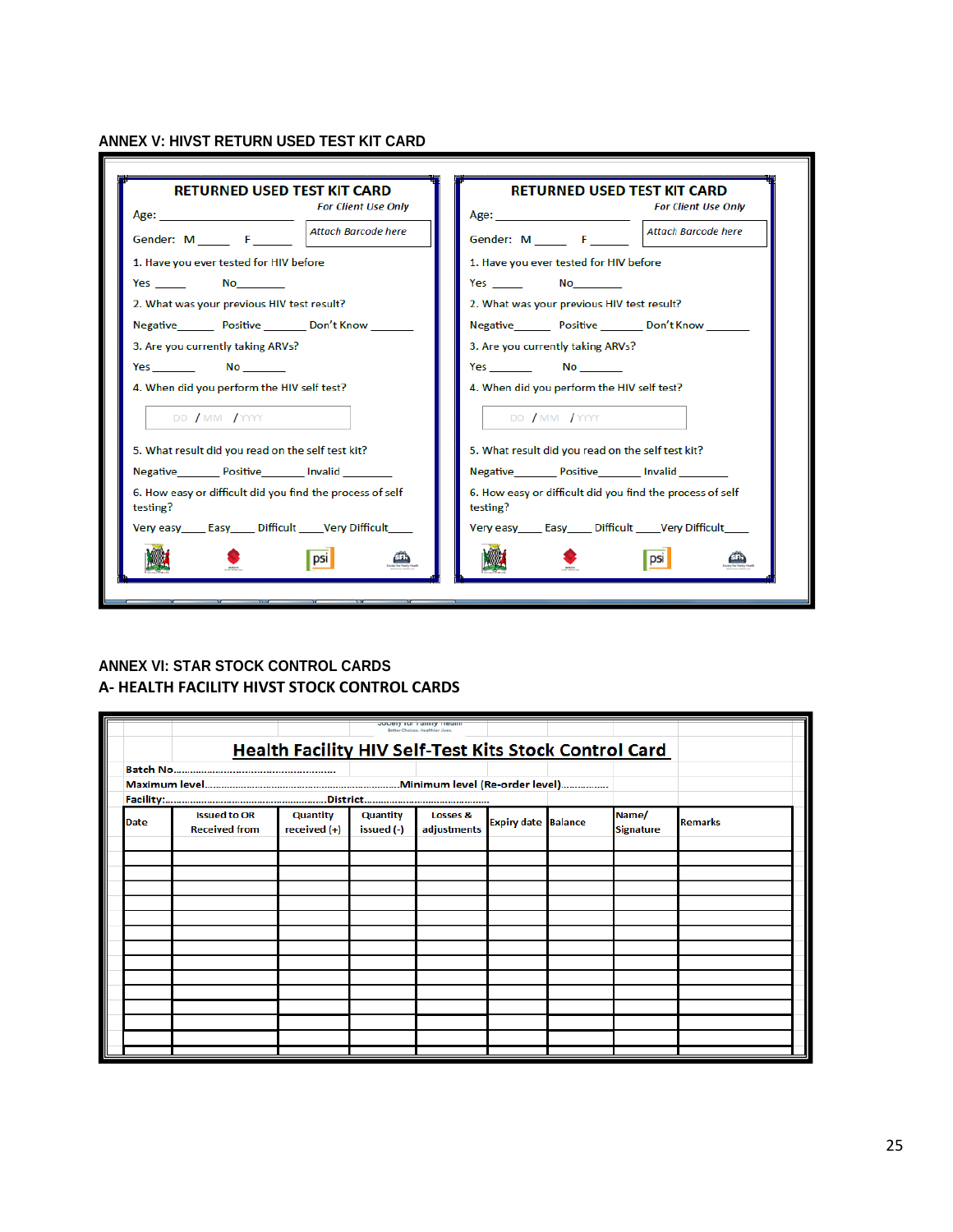#### **B-REGIONAL HIVST STOCK CONTROL CARDS**

|             |                                                  |                                   |                               | Society for Family Health          |                            |                           |                |
|-------------|--------------------------------------------------|-----------------------------------|-------------------------------|------------------------------------|----------------------------|---------------------------|----------------|
|             |                                                  |                                   |                               | Better Choices, Healthier Lives    |                            |                           |                |
|             | REGIONAL HIV SELF - TEST KITS STOCK CONTROL CARD |                                   |                               |                                    |                            |                           |                |
|             |                                                  |                                   |                               |                                    |                            |                           |                |
|             |                                                  |                                   |                               |                                    |                            |                           |                |
|             |                                                  |                                   |                               |                                    |                            |                           |                |
| <b>Date</b> | <b>Issued to OR</b><br><b>Received from</b>      | <b>Quantity</b><br>received $(+)$ | <b>Quantity</b><br>issued (-) | <b>Losses &amp;</b><br>adjustments | <b>Expiry date Balance</b> | Name/<br><b>Signature</b> | <b>Remarks</b> |
|             |                                                  |                                   |                               |                                    |                            |                           |                |
|             |                                                  |                                   |                               |                                    |                            |                           |                |
|             |                                                  |                                   |                               |                                    |                            |                           |                |
|             |                                                  |                                   |                               |                                    |                            |                           |                |
|             |                                                  |                                   |                               |                                    |                            |                           |                |
|             |                                                  |                                   |                               |                                    |                            |                           |                |
|             |                                                  |                                   |                               |                                    |                            |                           |                |
|             |                                                  |                                   |                               |                                    |                            |                           |                |
|             |                                                  |                                   |                               |                                    |                            |                           |                |
|             |                                                  |                                   |                               |                                    |                            |                           |                |
|             |                                                  |                                   |                               |                                    |                            |                           |                |
|             |                                                  |                                   |                               |                                    |                            |                           |                |

#### <span id="page-25-0"></span>**ANNEX VII: REPORT AND REQUISITON FORM FOR HIV SELF TEST KITS**

#### **A: FACILITY REPORT AND REQUISITION FOR HIV SELF TEST KITS**

|                 |                                                                                    |                                                        |                                 | Society for Family Health<br>Retter Choices, Healthier Liver |                                                                                  | <b>REPORT AND REQUISITON FORM FOR HIV SELF TEST KITS</b>                                                      |                                        |           |
|-----------------|------------------------------------------------------------------------------------|--------------------------------------------------------|---------------------------------|--------------------------------------------------------------|----------------------------------------------------------------------------------|---------------------------------------------------------------------------------------------------------------|----------------------------------------|-----------|
| <b>Facility</b> |                                                                                    |                                                        | District:                       |                                                              | Maximum Stock Level:                                                             |                                                                                                               | Facility re-order lever: 800 kits      |           |
| <b>Unit</b>     | <b>Beginning Balance   Total Quantity</b><br>of facility + CBD<br>stock/last issue | Received during the Dispensed for the<br><b>Imonth</b> | <b>Total Quantity</b><br>Imonth | <b>Losses and</b><br><b>Adjustments</b>                      | <b>Physical Count of</b><br>facility and CBD<br>stock at the end of<br>the month | <b>Average Monthly</b><br>Consumption (AMC) = $(G x 3)$<br>(current + previous 2<br>months consumption)<br>13 | <b>Maximum Quantity Order Quantity</b> | $(H - F)$ |
| А               | B                                                                                  | c                                                      | D                               | Е                                                            | F                                                                                | G                                                                                                             | н                                      |           |
|                 |                                                                                    |                                                        |                                 |                                                              |                                                                                  |                                                                                                               |                                        |           |